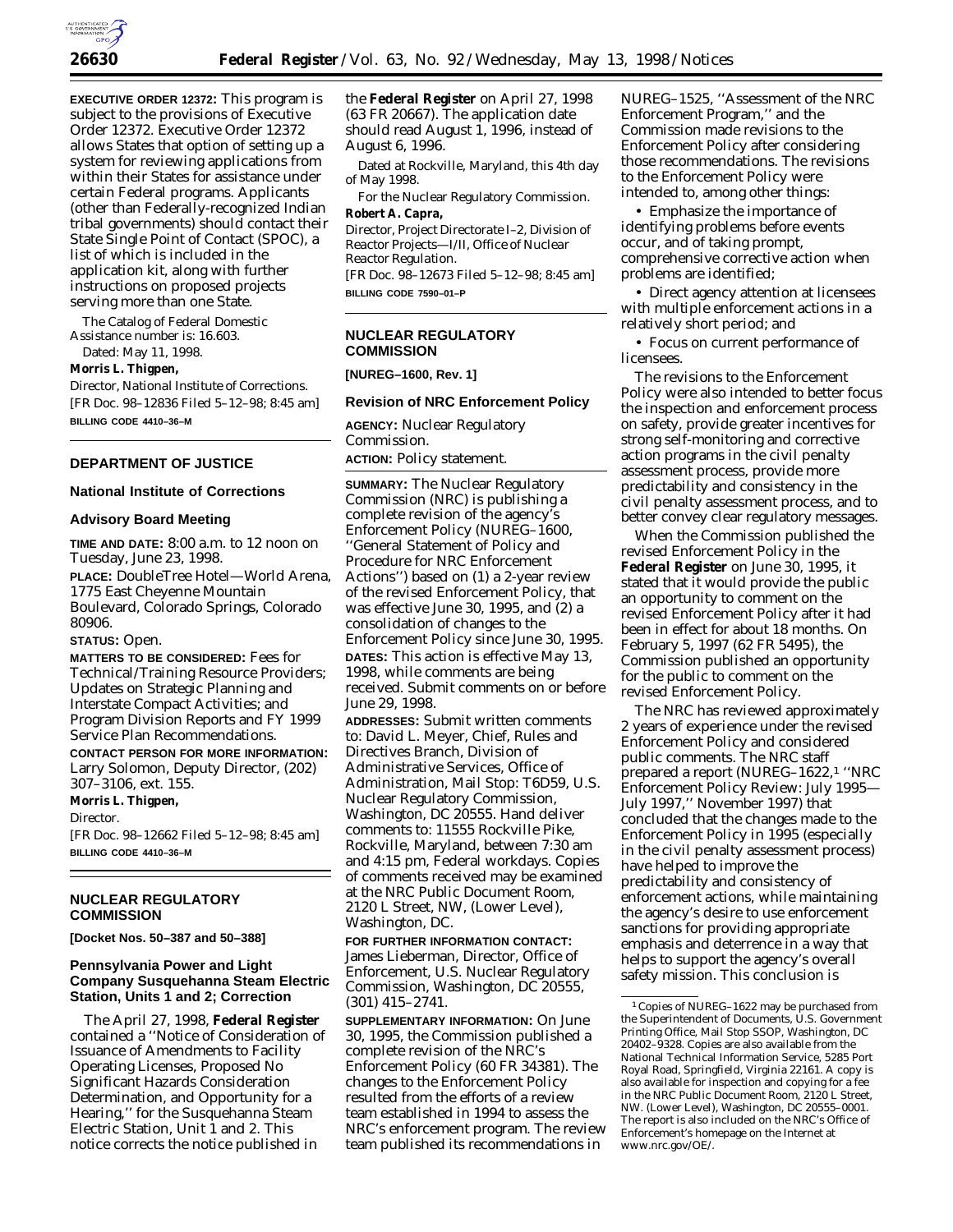reflected in several aspects of the Enforcement Policy:

• The current Enforcement Policy is appropriately geared toward creating deterrence (i.e., taking action in a manner that provides incentives to identify and correct violations that have occurred and discourage future violations) and is properly structured for nuclear regulation.

• The Enforcement Policy recognizes that violations have varying degrees of safety significance, and that in considering the significance of a violation, it is appropriate to consider the technical significance (i.e., actual and potential consequences) and the regulatory significance. In addition, risk is an appropriate consideration in evaluating the technical significance of a violation.

• The Enforcement Policy is appropriately structured to maintain a focus on safety.

• The current civil penalty assessment process is appropriately structured to reflect issues the agency believes are appropriate to consider in assessing whether a civil penalty should be proposed, i.e., past performance, identification, corrective action, and those warranting discretion.

• The use of discretion and judgment throughout the deliberative process recognizes that enforcement of NRC requirements does not lend itself to mechanistic treatment.

Notwithstanding the general satisfaction with the Enforcement Policy, the review included a number of recommendations to the Commission for revisions to the Enforcement Policy and for development of additional enforcement guidance. The Commission is issuing this policy statement after considering those recommendations and the bases for them in NUREG–1622.

The more significant changes to the Enforcement Policy (in the order that they appear in the Policy) are described below:

#### **I. Introduction and Purpose**

This section has been modified to include a brief discussion on the meaning of ''safety'' and ''compliance'' as they are used in the context of this policy statement. This section also references a new appendix (Appendix A) that describes the nexus between safety and compliance.

## **III. Responsibilities**

This section has been modified to reflect that the Chief Financial Officer (CFO) is delegated the authority to issue orders where licensees violate Commission regulations by nonpayment of license and inspection fees. The

Office of the Chief Financial Officer (OCFO) was created as part of the NRC's January 5, 1997, reorganization. The Office of the Controller has now been incorporated into the OCFO and the position of the Director, Office of the Controller (previously identified in the policy as having the issuing authority), has been subsumed by the CFO.

This section has also been modified to emphasize that the technical *and regulatory significance of violations are considered in conjunction with the principles of the policy statement and the surrounding circumstances when the agency determines the appropriate enforcement strategy.*

This section has also been revised to indicate that the Commission is to be provided notification (where appropriate, based on the uniqueness or significance of the issue) for a plant meeting the criteria of Section VII.B.6 (mitigation for violations involving special circumstances). This is consistent with the policy revision to Section VII issued on December 26, 1996 (61 FR 68070).

#### **IV. Severity of Violations**

This section has been modified such that minor violations will no longer be noted as Non-Cited Violations (NCVs) when they are documented in inspection reports. Instead, if a minor violation warrants documentation, it will be noted as a violation of minor significance that is not subject to formal enforcement action. The definition of an NCV included in footnote 6 has also been deleted. The purpose of these changes is to avoid confusion between minor violations dispositioned as NCVs in accordance with Section IV and Severity Level IV violations dispositioned as NCVs in accordance with Section VII.B.1, ''Licensee-Identified Severity Level IV Violations.'' Use of the term ''NCV'' will now be reserved for those Severity Level IV violations that meet the criteria for discretion in Section VII.B.1.

#### **V. Predecisional Enforcement Conferences**

This section has been modified to indicate that a predecisional enforcement conference is not required if the NRC has sufficient information to make an informed enforcement decision. If a conference is not held, the licensee *may* be requested to provide a written response to an inspection report as to the licensee's views on the apparent violations and their root causes and a description of planned or implemented corrective actions. (The previous discussion indicated that the licensee *will normally* be requested to

provide a written response.) It is the NRC's intent that this approach will normally be taken in the event a civil penalty is under consideration. This section has also been modified to include an additional option when a conference is not held, such that the NRC may proceed to issue an enforcement action without first obtaining the licensee's response to the inspection report, if the NRC has sufficient information to conclude that a civil penalty is not warranted. This approach would still: (1) Provide licensees an opportunity to request a conference to dispute the action, (2) provide licensees an opportunity to dispute the action in writing through the provisions of 10 CFR 2.201 (as with any Notice of Violation), (3) allow the NRC to conduct a conference where matters are disputed or where the licensee's documented corrective actions are not sufficiently prompt and comprehensive, and (4) provide for modification or recision of the NOV, if appropriate.

It should be noted that these modifications are not meant to be construed as exclusive enforcement options. In other words, it does not change the existing practice whereby the NRC may choose to issue an enforcement action (including civil penalties and orders) without conducting a conference. These changes are being made in an effort to make the enforcement process more efficient (by reducing the number of conferences and reducing the workload of both the NRC and licensees and improving the timeliness of enforcement actions).

#### **VI. Enforcement Actions**

This general discussion of the NRC's philosophy and approach to taking enforcement has been modified by including the recognition that circumstances regarding a violation may warrant discretion such that the NRC may refrain from issuing a Notice of Violation or other enforcement action. This discussion was previously included in Section VI.A, ''Notice of Violation,'' and has been more appropriately relocated to this section.

#### *A. Notice of Violation*

The NRC has had a long-standing policy that licensees are not ordinarily cited for violations resulting from matters not within their control, such as equipment failures that are not avoidable by reasonable licensee quality assurance measures or management controls. This discussion has been deleted from this section and more appropriately included in the discussion on mitigation of sanctions in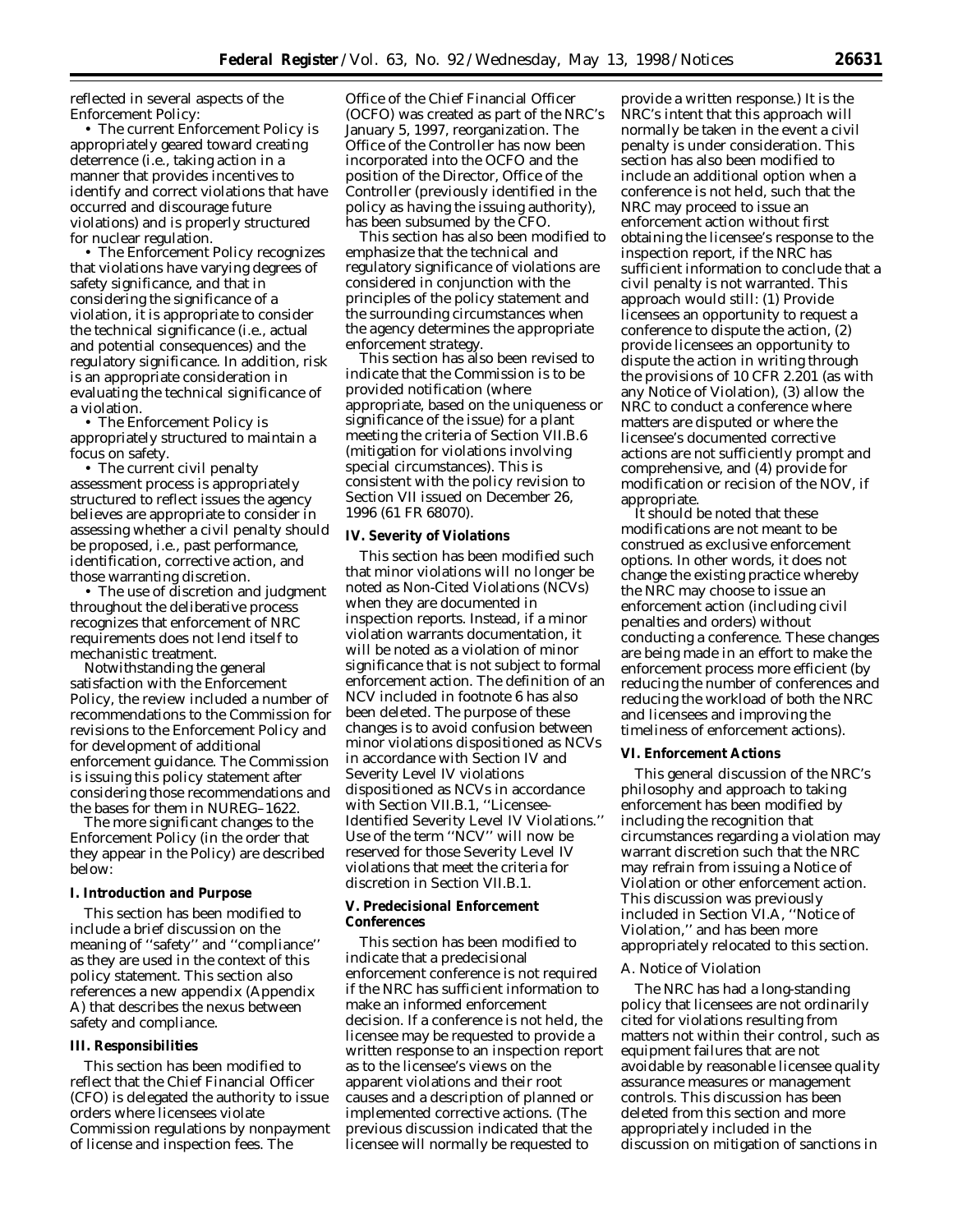Section VII.B.6, ''Violations Involving Special Circumstances.''

# *B. Civil Penalty*

# 1. Base Civil Penalty

Table 1A has been revised to correct the inadvertent omission of a footnote that indicates that large firms engaged in manufacturing or distribution of byproduct, source, or special nuclear material be considered as industrial processors. Table 1A had included this footnote prior to the 1995 policy revision and this footnote was included in the table in the draft **Federal Register** notice that the Commission approved for publication and in the table in Section II.D.7.c of NUREG–1525. Table 1A has also been revised to include additional guidance in determining which category material users should be considered under by including ''other large material users'' in category ''c'' and ''other small materials users'' in category ''d.''

# **VII. Exercise of Discretion**

## *B. Mitigation of Enforcement Sanctions*

Section VII.B.1, ''Licensee-Identified Severity Level IV Violations,'' is being modified to address licensee-identified violations that are identified as a result of an event. On December 10, 1996 (61 FR 65088), the Commission issued a revision to the Enforcement Policy that included a modification to the criterion in Section VII.B.1.a. Specifically, the phrase ''including identification through an event'' was deleted from the criterion. The modification was intended to make it clear that use of discretion is not automatic if the violation is identified through an event. A footnote is being included to the criterion to address how the NRC will normally consider violations that are identified as a result of an event.

The Commission recognizes that there may be particular circumstances in a case where discretion is warranted and the NRC should refrain from issuing enforcement action. Sections VII.B.3, VII.B.4, and VII.B.6 of the Enforcement Policy provide that discretion may be warranted for certain Severity Level II and III violations. If the circumstances of a particular case may warrant discretion at Severity Level II or III, then discretion may also be appropriate at Severity Level IV. Therefore, changes have been made to the examples to reflect that the NRC may choose to refrain from issuing a Notice of Violation for a Severity Level IV violation.

Section VII.B.6 was also modified to include additional factors for consideration, including whether the

regulatory requirement that was violated was clear, or given the NRC's current information, appropriate. As previously addressed, this section also includes that the NRC may refrain from issuing enforcement action for violations resulting from matters beyond a licensee's control. However, licensees are generally responsible for the actions of its employees. The revised text, consistent with long-standing NRC interpretation, makes it clear that licensees are also responsible for the actions of their contractors.

# **Appendix A: Safety and Compliance**

This appendix has been added to address the NRC's philosophy on the nexus between safety and compliance.

# **Appendix B: Supplements—Violation Examples**

This appendix was administratively created as a result of the addition of Appendix A and includes the previous guidance included in the Supplements section of the policy.

# **Supplement VII—Miscellaneous Matters**

Examples B.4 and C.4 have been revised to reflect NRC practice in applying Severity Level II and III categorization for violations involving discrimination. In particular, Severity Level II categorization is appropriate for discriminatory acts by middle to upper management, not simply any level above first-line supervision. Severity Level III categorization is appropriate for low-level supervision and management, even if they are above a first-line supervisor.

## *Paperwork Reduction Act*

This policy statement does not contain a new or amended information collection requirement subject to the Paperwork Reduction Act of 1995 (44 U.S.C. 3501 *et seq.*). Existing requirements were approved by the Office of Management and Budget, approval number 3150–0136. The approved information collection requirements contained in this policy statement appear in Section VII.C.

## *Public Protection Notification*

The NRC may not conduct or sponsor, and a person is not required to respond to, a collection of information unless it displays a currently valid OMB control number.

# **Small Business Regulatory Enforcement Fairness Act**

In accordance with the Small Business Regulatory Enforcement Fairness Act of 1996, the NRC has determined that this action is not a major rule and has verified this determination with the Office of Information and Regulatory Affairs of OMB.

Accordingly, the NRC Enforcement Policy is revised to read as follows:

### **GENERAL STATEMENT OF POLICY AND PROCEDURE FOR NRC ENFORCEMENT ACTIONS**

## **Table of Contents**

*Preface*

- I. Introduction and Purpose
- II. Statutory Authority
- A. Statutory Authority
- B. Procedural Framework
- III. Responsibilities
- IV. Severity of Violations
	- A. Aggregation of Violations
	- B. Repetitive Violations
	- C. Willful Violations
- D. Violations of Reporting Requirements
- V. Predecisional Enforcement Conferences
- VI. Enforcement Actions
	- A. Notice of Violation
	- B. Civil Penalty
	- 1. Base Civil Penalty
	- 2. Civil Penalty Assessment
	- a. Initial Escalated Action
	- b. Credit for Actions Related to Identification
	- c. Credit for Prompt and Comprehensive Corrective Action
	- d. Exercise of Discretion
- C. Orders
- D. Related Administrative Actions
- VII. Exercise of Discretion
	- A. Escalation of Enforcement Sanctions
	- 1. Civil Penalties
	- 2. Orders
	- 3. Daily Civil Penalties
	- B. Mitigation of Enforcement Sanctions
	- 1. Licensee-Identified Severity Level IV Violations
	- 2. Violations Identified During Extended Shutdowns or Work Stoppages
- 3. Violations Involving Old Design Issues
- 4. Violations Identified Due to Previous Enforcement Action
- 5. Violations Involving Discrimination 6. Violations Involving Special
- Circumstances
- C. Exercise of Discretion for an Operating Facility
- VIII. Enforcement Actions Involving Individuals
- IX. Inaccurate and Incomplete Information
- X. Enforcement Action Against Non-Licensees
- XI. Referrals to the Department of Justice
- XII. Public Disclosure of Enforcement Actions
- XIII. Reopening Closed Enforcement Actions Appendix A: Safety and Compliance

Appendix B: Supplements—Violation Examples

## **Preface**

The following statement of general policy and procedure explains the enforcement policy and procedures of the U.S. Nuclear Regulatory Commission (NRC or Commission) and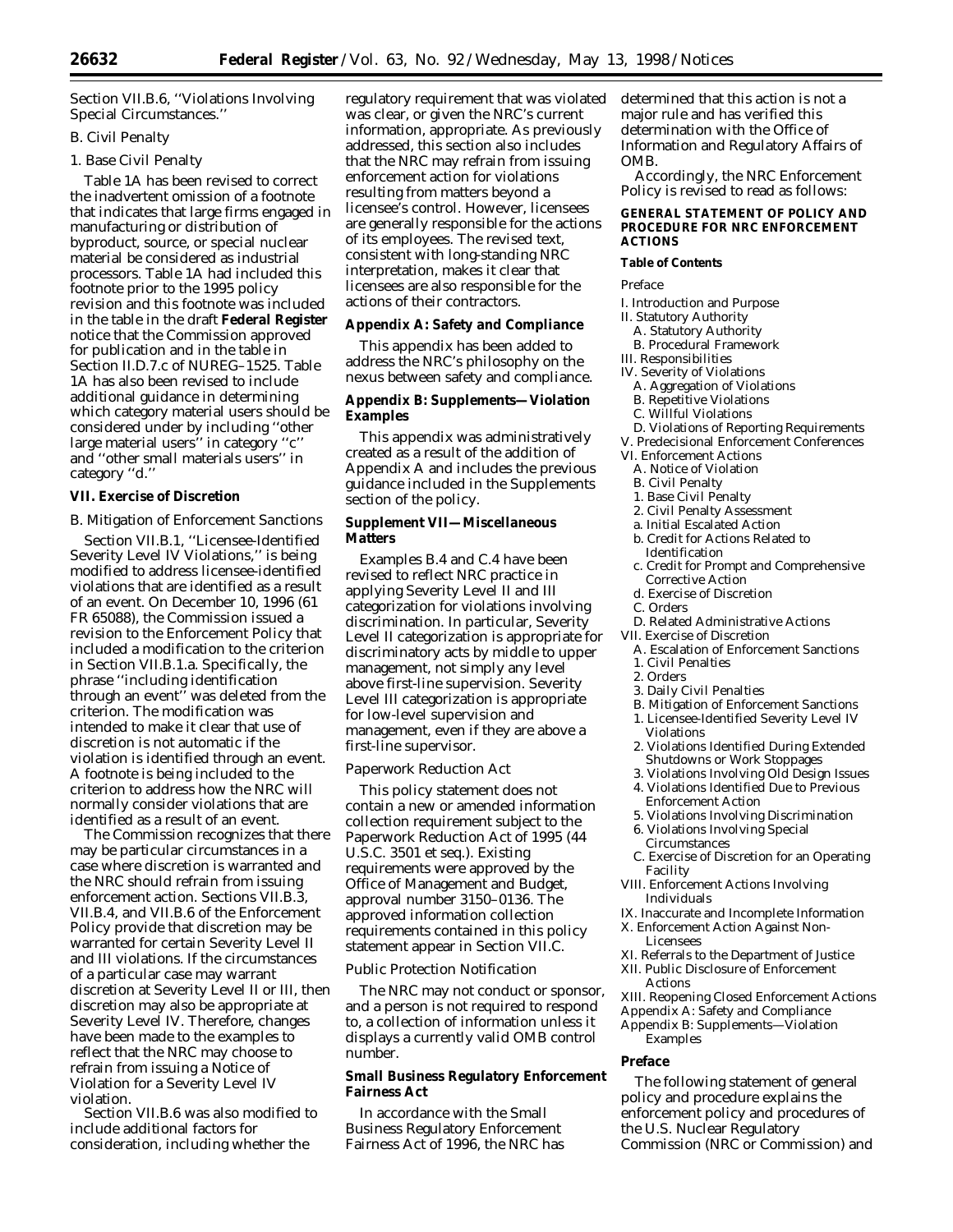the NRC staff (staff) in initiating enforcement actions, and of the presiding officers and the Commission in reviewing these actions. This statement is applicable to enforcement in matters involving the radiological health and safety of the public, including employees' health and safety, the common defense and security, and the environment.<sup>1</sup> This statement of general policy and procedure will be published as NUREG–1600 to provide widespread dissemination of the Commission's Enforcement Policy. However, this is a policy statement and not a regulation. The Commission may deviate from this statement of policy and procedure as appropriate under the circumstances of a particular case.

## **I. Introduction and Purpose**

The purpose of the NRC enforcement program is to support the NRC's overall safety mission in protecting the public and the environment. Consistent with that purpose, enforcement action should be used:

• As a deterrent to emphasize the importance of compliance with requirements, and

• To encourage prompt identification and prompt, comprehensive correction of violations.

Consistent with the purpose of this program, prompt and vigorous enforcement action will be taken when dealing with licensees, contractors,<sup>2</sup> and their employees, who do not achieve the necessary meticulous attention to detail and the high standard of compliance which the NRC expects.3 Each enforcement action is dependent on the circumstances of the case and requires the exercise of discretion after consideration of this enforcement policy. In no case, however, will licensees who cannot achieve and maintain adequate levels of safety be permitted to conduct licensed activities.

For purposes of this policy statement, safety means avoiding undue risk, i.e.,

3This policy primarily addresses the activities of NRC licensees and applicants for NRC linceses. Therefore, the term ''licensee'' is used throughout the policy. However, in those cases where the NRC determines that it is appropriate to take enforcement action against a non-licensee or individual, the guidance in this policy will be used, as applicable. These non-licensees include contractors and subcontractors, holders of, or applicants for, NRC approvals, e.g, certificates of compliance, early site permits, or standard design certiciates and the employees of these nonlicensees. Specific guidance regarding enforcement action against individuals and non-licensees is addressed in Sections VIII and X. respectively.

providing reasonable assurance of adequate protection for the public in connection with the use of source, byproduct and special nuclear materials. Compliance means meeting regulatory requirements. Appendix A to this policy statement describes the nexus between safety and compliance.

# **II. Statutory Authority and Procedural Framework**

## *A. Statutory Authority*

The NRC's enforcement jurisdiction is drawn from the Atomic Energy Act of 1954, as amended, and the Energy Reorganization Act (ERA) of 1974, as amended.

Section 161 of the Atomic Energy Act authorizes the NRC to conduct inspections and investigations and to issue orders as may be necessary or desirable to promote the common defense and security or to protect health or to minimize danger to life or property. Section 186 authorizes the NRC to revoke licenses under certain circumstances (e.g., for material false statements, in response to conditions that would have warranted refusal of a license on an original application, for a licensee's failure to build or operate a facility in accordance with the terms of the permit or license, and for violation of an NRC regulation). Section 234 authorizes the NRC to impose civil penalties not to exceed \$100,000 per violation per day for the violation of certain specified licensing provisions of the Act, rules, orders, and license terms implementing these provisions, and for violations for which licenses can be revoked. In addition to the enumerated provisions in section 234, sections 84 and 147 authorize the imposition of civil penalties for violations of regulations implementing those provisions. Section 232 authorizes the NRC to seek injunctive or other equitable relief for violation of regulatory requirements.

Section 206 of the Energy Reorganization Act authorizes the NRC to impose civil penalties for knowing and conscious failures to provide certain safety information to the NRC.

Notwithstanding the \$100,000 limit stated in the Atomic Energy Act, the Commission may impose higher civil penalties as provided by the Debt Collection Improvement Act of 1996. Under the Act, the Commission is required to modify civil monetary penalties to reflect inflation. The adjusted maximum civil penalty amount is reflected in 10 CFR 2.205 and this Policy Statement.

Chapter 18 of the Atomic Energy Act provides for varying levels of criminal

penalties (i.e., monetary fines and imprisonment) for willful violations of the Act and regulations or orders issued under sections 65, 161(b), 161(i), or 161(o) of the Act. Section 223 provides that criminal penalties may be imposed on certain individuals employed by firms constructing or supplying basic components of any utilization facility if the individual knowingly and willfully violates NRC requirements such that a basic component could be significantly impaired. Section 235 provides that criminal penalties may be imposed on persons who interfere with inspectors. Section 236 provides that criminal penalties may be imposed on persons who attempt to or cause sabotage at a nuclear facility or to nuclear fuel. Alleged or suspected criminal violations of the Atomic Energy Act are referred to the Department of Justice for appropriate action.

#### *B. Procedural Framework*

Subpart B of 10 CFR Part 2 of NRC's regulations sets forth the procedures the NRC uses in exercising its enforcement authority. 10 CFR 2.201 sets forth the procedures for issuing notices of violation.

The procedure to be used in assessing civil penalties is set forth in 10 CFR 2.205. This regulation provides that the civil penalty process is initiated by issuing a Notice of Violation and Proposed Imposition of a Civil Penalty. The licensee or other person is provided an opportunity to contest in writing the proposed imposition of a civil penalty. After evaluation of the response, the civil penalty may be mitigated, remitted, or imposed. An opportunity is provided for a hearing if a civil penalty is imposed. If a civil penalty is not paid following a hearing or if a hearing is not requested, the matter may be referred to the U.S. Department of Justice to institute a civil action in District Court.

The procedure for issuing an order to institute a proceeding to modify, suspend, or revoke a license or to take other action against a licensee or other person subject to the jurisdiction of the Commission is set forth in 10 CFR 2.202. The licensee or any other person adversely affected by the order may request a hearing. The NRC is authorized to make orders immediately effective if required to protect the public health, safety, or interest, or if the violation is willful. Section 2.204 sets out the procedures for issuing a Demand for Information (Demand) to a licensee or other person subject to the Commission's jurisdiction for the purpose of determining whether an order or other enforcement action should be issued. The Demand does not

<sup>1</sup>Antitrust enforcement matters will be dealt with on a case-by-case basis.

<sup>2</sup>The term ''contractor'' as used in this policy inlcudes vendors who supply products or services to be used in an NRC-licensed facility or activity.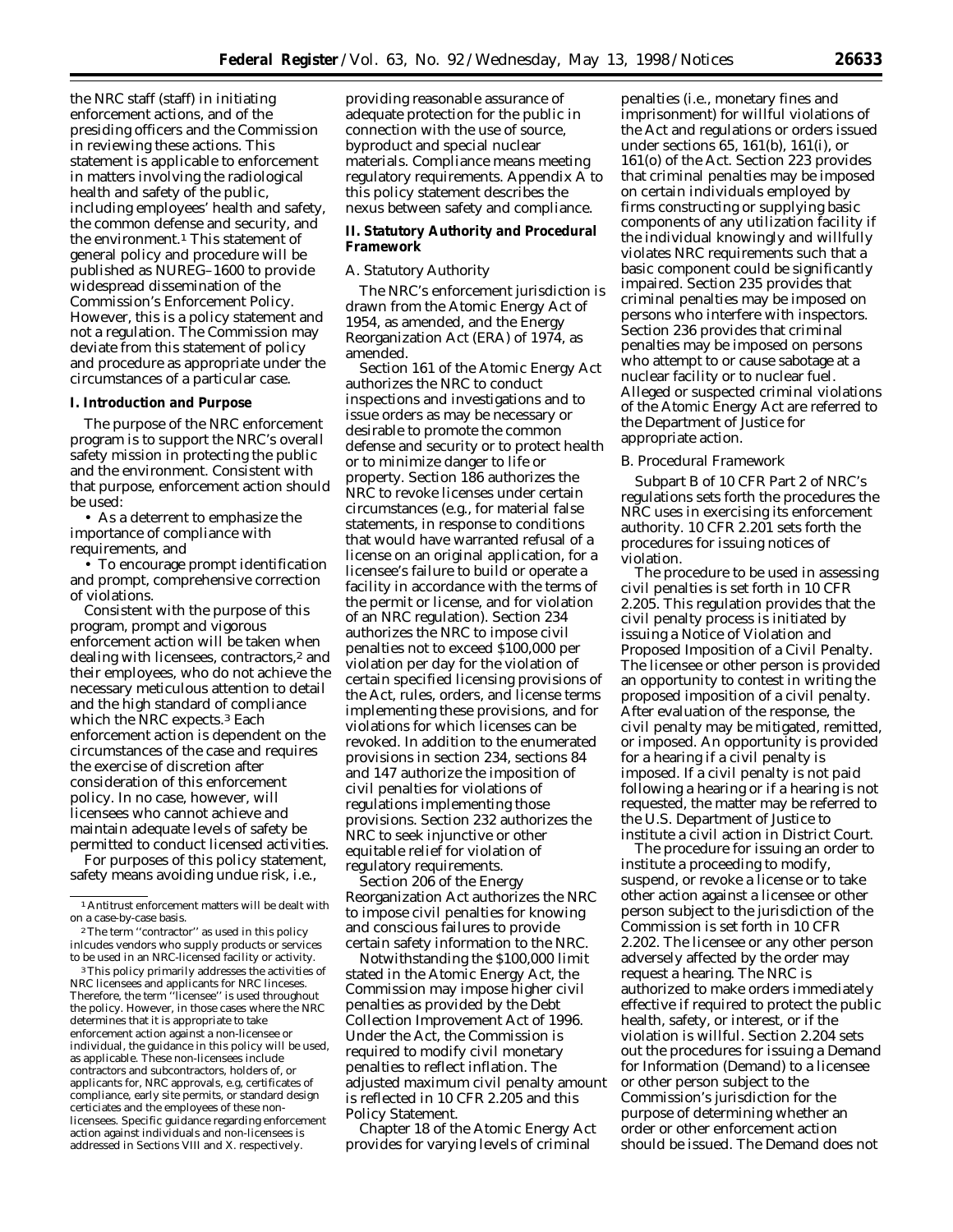provide hearing rights, as only information is being sought. A licensee must answer a Demand. An unlicensed person may answer a Demand by either providing the requested information or explaining why the Demand should not have been issued.

#### **III. Responsibilities**

The Executive Director for Operations (EDO) and the principal enforcement officer of the NRC, the Deputy Executive Director for Regulatory Effectiveness, hereafter referred to as the Deputy Executive Director, has been delegated the authority to approve or issue all escalated enforcement actions.4 The Deputy Executive Director is responsible to the EDO for the NRC enforcement program. The Office of Enforcement (OE) exercises oversight of and implements the NRC enforcement program. The Director, OE, acts for the Deputy Executive Director in enforcement matters in his absence or as delegated.

Subject to the oversight and direction of OE, and with the approval of the Deputy Executive Director, where necessary, the regional offices normally issue Notices of Violation and proposed civil penalties. However, subject to the same oversight as the regional offices, the Office of Nuclear Reactor Regulation (NRR) and the Office of Nuclear Material Safety and Safeguards (NMSS) may also issue Notices of Violation and proposed civil penalties for certain activities. Enforcement orders are normally issued by the Deputy Executive Director or the Director, OE. However, orders may also be issued by the EDO, especially those involving the more significant matters. The Directors of NRR and NMSS have also been delegated authority to issue orders, but it is expected that normal use of this authority by NRR and NMSS will be confined to actions not associated with compliance issues. The Chief Financial Officer has been delegated the authority to issue orders where licensees violate Commission regulations by nonpayment of license and inspection fees.

In recognition that the regulation of nuclear activities in many cases does not lend itself to a mechanistic treatment, judgment and discretion must be exercised in determining the severity levels of the violations and the appropriate enforcement sanctions, including the decision to issue a Notice of Violation, or to propose or impose a civil penalty and the amount of this

penalty, after considering the general principles of this statement of policy and the technical and regulatory significance of the violations and the surrounding circumstances.

Unless Commission consultation or notification is required by this policy, the NRC staff may depart, where warranted in the public's interest, from this policy as provided in Section VII, ''Exercise of Enforcement Discretion.'' The Commission will be provided written notification of all enforcement actions involving civil penalties or orders. The Commission will also be provided notice the first time that discretion is exercised for a plant meeting the criteria of Section VII.B.2. The Commission is also to be provided notification (where appropriate, based on the uniqueness or significance of the issue) for a plant meeting the criteria of Section VII.B.6. In addition, the Commission will be consulted prior to taking action in the following situations (unless the urgency of the situation dictates immediate action):

(1) An action affecting a licensee's operation that requires balancing the public health and safety or common defense and security implications of not operating with the potential radiological or other hazards associated with continued operation;

(2) Proposals to impose a civil penalty for a single violation or problem that is greater than 3 times the Severity Level I value shown in Table 1A for that class of licensee;

(3) Any proposed enforcement action that involves a Severity Level I violation;

(4) Any action the EDO believes warrants Commission involvement;

(5) Any proposed enforcement case involving an Office of Investigations (OI) report where the NRC staff (other than the OI staff) does not arrive at the same conclusions as those in the OI report concerning issues of intent if the Director of OI concludes that Commission consultation is warranted; and

(6) Any proposed enforcement action on which the Commission asks to be consulted.

#### **IV. Severity of Violations**

Regulatory requirements 5 have varying degrees of safety, safeguards, or environmental significance. Therefore, the relative importance of each violation, including both the technical significance and the regulatory

significance, is evaluated as the first step in the enforcement process. In considering the significance of a violation, the staff considers the technical significance, i.e., actual and potential consequences, and the regulatory significance. In evaluating the technical significance, risk is an appropriate consideration.

Consequently, for purposes of formal enforcement action, violations are normally categorized in terms of four levels of severity to show their relative importance within each of the following eight activity areas:

#### I. Reactor Operations;

II. Facility Construction;

#### III. Safeguards;

- IV. Health Physics;
- V. Transportation;
- VI. Fuel Cycle and Materials Operations;
- VII. Miscellaneous Matters; and
- VIII. Emergency Preparedness.

Licensed activities will be placed in the activity area most suitable in light of the particular violation involved including activities not directly covered by one of the above listed areas, e.g., export license activities. Within each activity area, Severity Level I has been assigned to violations that are the most significant and Severity Level IV violations are the least significant. Severity Level I and II violations are of very significant regulatory concern. In general, violations that are included in these severity categories involve actual or high potential impact on the public. Severity Level III violations are cause for significant regulatory concern. Severity Level IV violations are less serious but are of more than minor concern; i.e., if left uncorrected, they could lead to a more serious concern.

The Commission recognizes that there are other violations of minor safety or environmental concern which are below the level of significance of Severity Level IV violations. These minor violations are not the subject of formal enforcement action and are not usually described in inspection reports. To the extent such violations are described, they will be noted as violations of minor significance that are not subject to formal enforcement action.

Comparisons of significance between activity areas are inappropriate. For example, the immediacy of any hazard to the public associated with Severity Level I violations in Reactor Operations is not directly comparable to that associated with Severity Level I violations in Facility Construction.

Supplements I through VIII provide examples and serve as guidance in determining the appropriate severity level for violations in each of the eight activity areas. However, the examples

<sup>4</sup>The term ''escalated enforcement action'' as used in this policy means a Notice of Violation or civil penalty for any Severity Level I, II, or III violation (or problem) or any order based upon a violation.

<sup>5</sup>The term ''requirement'' as used in this policy means a legally binding requirement such as a statute, regulation, license condition, technical specification, or order.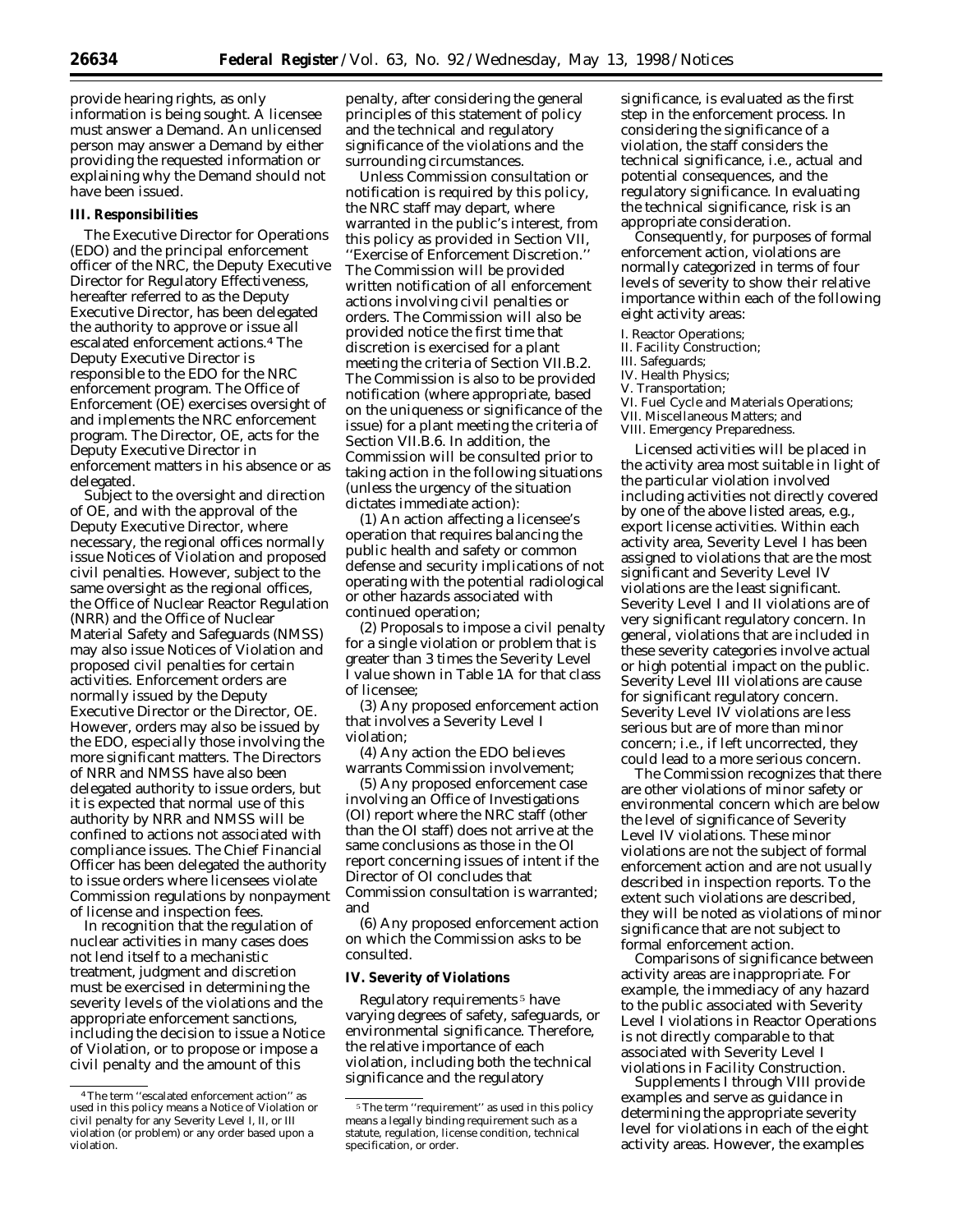are neither exhaustive nor controlling. In addition, these examples do not create new requirements. Each is designed to illustrate the significance that the NRC places on a particular type of violation of NRC requirements. Each of the examples in the supplements is predicated on a violation of a regulatory requirement.

The NRC reviews each case being considered for enforcement action on its own merits to ensure that the severity of a violation is characterized at the level best suited to the significance of the particular violation. In some cases, special circumstances may warrant an adjustment to the severity level categorization.

## *A. Aggregation of Violations*

A group of Severity Level IV violations may be evaluated in the aggregate and assigned a single, increased severity level, thereby resulting in a Severity Level III problem, if the violations have the same underlying cause or programmatic deficiencies, or the violations contributed to or were unavoidable consequences of the underlying problem. Normally, Severity Level II and III violations are not aggregated into a higher severity level.

The purpose of aggregating violations is to focus the licensee's attention on the fundamental underlying causes for which enforcement action appears warranted and to reflect the fact that several violations with a common cause may be more significant collectively than individually and may, therefore, warrant a more substantial enforcement action.

### *B. Repetitive Violations*

The severity level of a Severity Level IV violation may be increased to Severity Level III, if the violation can be considered a repetitive violation. 6 The purpose of escalating the severity level of a repetitive violation is to acknowledge the added significance of the situation based on the licensee's failure to implement effective corrective action for the previous violation. The decision to escalate the severity level of a repetitive violation will depend on the circumstances, such as, but not limited to, the number of times the violation has occurred, the similarity of the violations and their root causes, the adequacy of

previous corrective actions, the period of time between the violations, and the significance of the violations.

# *C. Willful Violations*

Willful violations are by definition of particular concern to the Commission because its regulatory program is based on licensees and their contractors, employees, and agents acting with integrity and communicating with candor. Willful violations cannot be tolerated by either the Commission or a licensee. Licensees are expected to take significant remedial action in responding to willful violations commensurate with the circumstances such that it demonstrates the seriousness of the violation thereby creating a deterrent effect within the licensee's organization. Although removal of the person is not necessarily required, substantial disciplinary action is expected.

Therefore, the severity level of a violation may be increased if the circumstances surrounding the matter involve careless disregard of requirements, deception, or other indications of willfulness. The term ''willfulness'' as used in this policy embraces a spectrum of violations ranging from deliberate intent to violate or falsify to and including careless disregard for requirements. Willfulness does not include acts which do not rise to the level of careless disregard, e.g., inadvertent clerical errors in a document submitted to the NRC. In determining the specific severity level of a violation involving willfulness, consideration will be given to such factors as the position and responsibilities of the person involved in the violation (e.g., licensee official 7 or non-supervisory employee), the significance of any underlying violation, the intent of the violator (i.e., careless disregard or deliberateness), and the economic or other advantage, if any, gained as a result of the violation. The relative weight given to each of these factors in arriving at the appropriate severity level will be dependent on the circumstances of the violation. However, if a licensee refuses to correct a minor violation within a reasonable

time such that it willfully continues, the violation should be categorized at least at a Severity Level IV.

#### *D. Violations of Reporting Requirements*

The NRC expects licensees to provide complete, accurate, and timely information and reports. Accordingly, unless otherwise categorized in the Supplements, the severity level of a violation involving the failure to make a required report to the NRC will be based upon the significance of and the circumstances surrounding the matter that should have been reported. However, the severity level of an untimely report, in contrast to no report, may be reduced depending on the circumstances surrounding the matter. A licensee will not normally be cited for a failure to report a condition or event unless the licensee was actually aware of the condition or event that it failed to report. A licensee will, on the other hand, normally be cited for a failure to report a condition or event if the licensee knew of the information to be reported, but did not recognize that it was required to make a report.

# **V. Predecisional Enforcement Conferences**

Whenever the NRC has learned of the existence of a potential violation for which escalated enforcement action appears to be warranted, or recurring nonconformance on the part of a contractor, the NRC may provide an opportunity for a predecisional enforcement conference with the licensee, contractor, or other person before taking enforcement action. The purpose of the conference is to obtain information that will assist the NRC in determining the appropriate enforcement action, such as: (1) A common understanding of facts, root causes and missed opportunities associated with the apparent violations, (2) a common understanding of corrective actions taken or planned, and (3) a common understanding of the significance of issues and the need for lasting comprehensive corrective action.

If the NRC concludes that it has sufficient information to make an informed enforcement decision, a conference will not normally be held. However, an opportunity for a conference will normally be provided before issuing an order based on a violation of the rule on Deliberate Misconduct or a civil penalty to an unlicensed person. If a conference is not held, the licensee may be requested to provide a written response to an inspection report, if issued, as to the licensee's views on the apparent violations and their root causes and a

<sup>6</sup>The term ''repetitive violation'' or ''similar violation'' as used in this policy statement means a violation that reasonably could have been prevented by a licensee's corrective action for a previous violation normally occurring (1) within the past 2 years of the inspection at issue, or (2) the period within the last two inspections, whichever is longer.

<sup>7</sup>The term ''licensee official'' as used in this policy statement means a first-line supervisor or above, a licensed individual, a radiation safety officer, or an authorized user of licensed material whether or not listed on a license. Notwithstanding an individual's job title, severity level categorization for willful acts involving individuals who can be considered licensee officials will consider several factors, including the position of the individual relative to the licensee's organizational structure and the individual's responsibilities relative to the oversight of licensed activities and to the use of licensed material.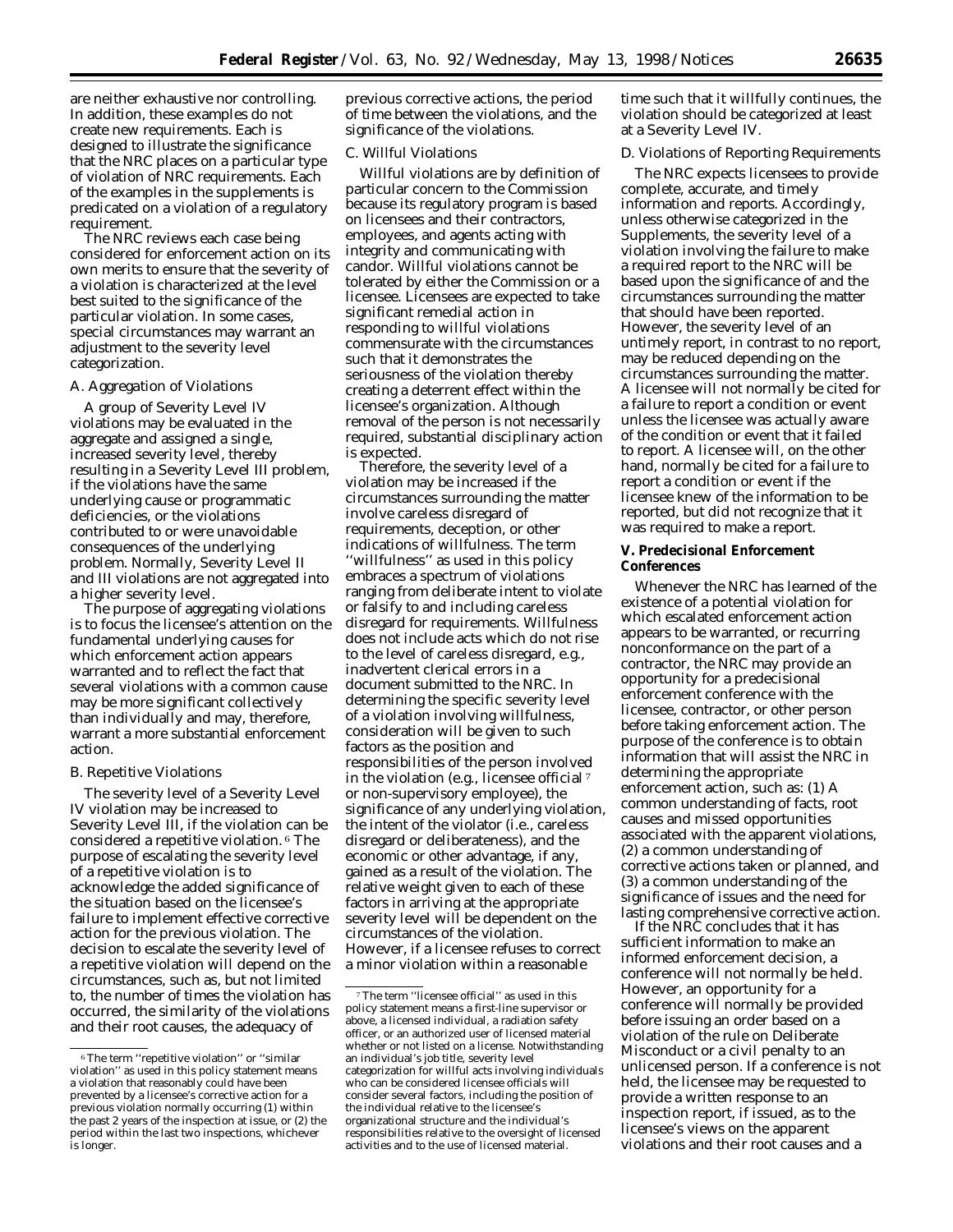description of planned or implemented corrective actions. However, if the NRC has sufficient information to conclude that a civil penalty is not warranted, it may proceed to issue an enforcement action without first obtaining the licensee's response to the inspection report.

During the predecisional enforcement conference, the licensee, contractor, or other persons will be given an opportunity to provide information consistent with the purpose of the conference, including an explanation to the NRC of the immediate corrective actions (if any) that were taken following identification of the potential violation or nonconformance and the long-term comprehensive actions that were taken or will be taken to prevent recurrence. Licensees, contractors, or other persons will be told when a meeting is a predecisional enforcement conference.

A predecisional enforcement conference is a meeting between the NRC and the licensee. Conferences are normally held in the regional offices and are normally open to public observation. Conferences will not normally be open to the public if the enforcement action being contemplated:

(1) Would be taken against an individual, or if the action, though not taken against an individual, turns on whether an individual has committed wrongdoing;

(2) Involves significant personnel failures where the NRC has requested that the individual(s) involved be present at the conference;

(3) Is based on the findings of an NRC Office of Investigations report that has not been publicly disclosed; or

(4) Involves safeguards information, Privacy Act information, or information which could be considered proprietary;

In addition, conferences will not normally be open to the public if:

(5) The conference involves medical misadministrations or overexposures and the conference cannot be conducted without disclosing the exposed individual's name; or

(6) The conference will be conducted by telephone or the conference will be conducted at a relatively small licensee's facility.

Notwithstanding meeting any of these criteria, a conference may still be open if the conference involves issues related to an ongoing adjudicatory proceeding with one or more intervenors or where the evidentiary basis for the conference is a matter of public record, such as an adjudicatory decision by the Department of Labor. In addition, notwithstanding the above normal criteria for opening or closing

conferences, with the approval of the Executive Director for Operations, conferences may either be open or closed to the public after balancing the benefit of the public's observation against the potential impact on the agency's decision-making process in a particular case.

The NRC will notify the licensee that the conference will be open to public observation. Consistent with the agency's policy on open meetings, ''Staff Meetings Open to Public,'' published September 20, 1994 (59 FR 48340), the NRC intends to announce open conferences normally at least 10 working days in advance of conferences through (1) notices posted in the Public Document Room, (2) a toll-free telephone recording at 800–952–9674, (3) a toll-free electronic bulletin board at 800–952–9676, and on the World Wide Web at the NRC Office of Enforcement homepage (www.nrc.gov/OE). In addition, the NRC will also issue a press release and notify appropriate State liaison officers that a predecisional enforcement conference has been scheduled and that it is open to public observation.

The public attending open conferences may observe but may not participate in the conference. It is noted that the purpose of conducting open conferences is not to maximize public attendance, but rather to provide the public with opportunities to be informed of NRC activities consistent with the NRC's ability to exercise its regulatory and safety responsibilities. Therefore, members of the public will be allowed access to the NRC regional offices to attend open enforcement conferences in accordance with the ''Standard Operating Procedures For Providing Security Support For NRC Hearings and Meetings,'' published November 1, 1991 (56 FR 56251). These procedures provide that visitors may be subject to personnel screening, that signs, banners, posters, etc., not larger than 18′′ be permitted, and that disruptive persons may be removed. The open conference will be terminated if disruption interferes with a successful conference. NRC's Predecisional Enforcement Conferences (whether open or closed) normally will be held at the NRC's regional offices or in NRC Headquarters Offices and not in the vicinity of the licensee's facility.

For a case in which an NRC Office of Investigations (OI) report finds that discrimination as defined under 10 CFR 50.7 (or similar provisions in Parts 30, 40, 60, 70, or 72) has occurred, the OI report may be made public, subject to withholding certain information (i.e., after appropriate redaction), in which

case the associated predecisional enforcement conference will normally be open to public observation. In a conference where a particular individual is being considered potentially responsible for the discrimination, the conference will remain closed. In either case (i.e., whether the conference is open or closed), the employee or former employee who was the subject of the alleged discrimination (hereafter referred to as ''complainant'') will normally be provided an opportunity to participate in the predecisional enforcement conference with the licensee/employer. This participation will normally be in the form of a complainant statement and comment on the licensee's presentation, followed in turn by an opportunity for the licensee to respond to the complainant's presentation. In cases where the complainant is unable to attend in person, arrangements will be made for the complainant's participation by telephone or an opportunity given for the complainant to submit a written response to the licensee's presentation. If the licensee chooses to forego an enforcement conference and, instead, responds to the NRC's findings in writing, the complainant will be provided the opportunity to submit written comments on the licensee's response. For cases involving potential discrimination by a contractor, any associated predecisional enforcement conference with the contractor would be handled similarly. These arrangements for complainant participation in the predecisional enforcement conference are not to be conducted or viewed in any respect as an adjudicatory hearing. The purpose of the complainant's participation is to provide information to the NRC to assist it in its enforcement deliberations.

A predecisional enforcement conference may not need to be held in cases where there is a full adjudicatory record before the Department of Labor. If a conference is held in such cases, generally the conference will focus on the licensee's corrective action. As with discrimination cases based on OI investigations, the complainant may be allowed to participate.

Members of the public attending open conferences will be reminded that (1) the apparent violations discussed at predecisional enforcement conferences are subject to further review and may be subject to change prior to any resulting enforcement action and (2) the statements of views or expressions of opinion made by NRC employees at predecisional enforcement conferences,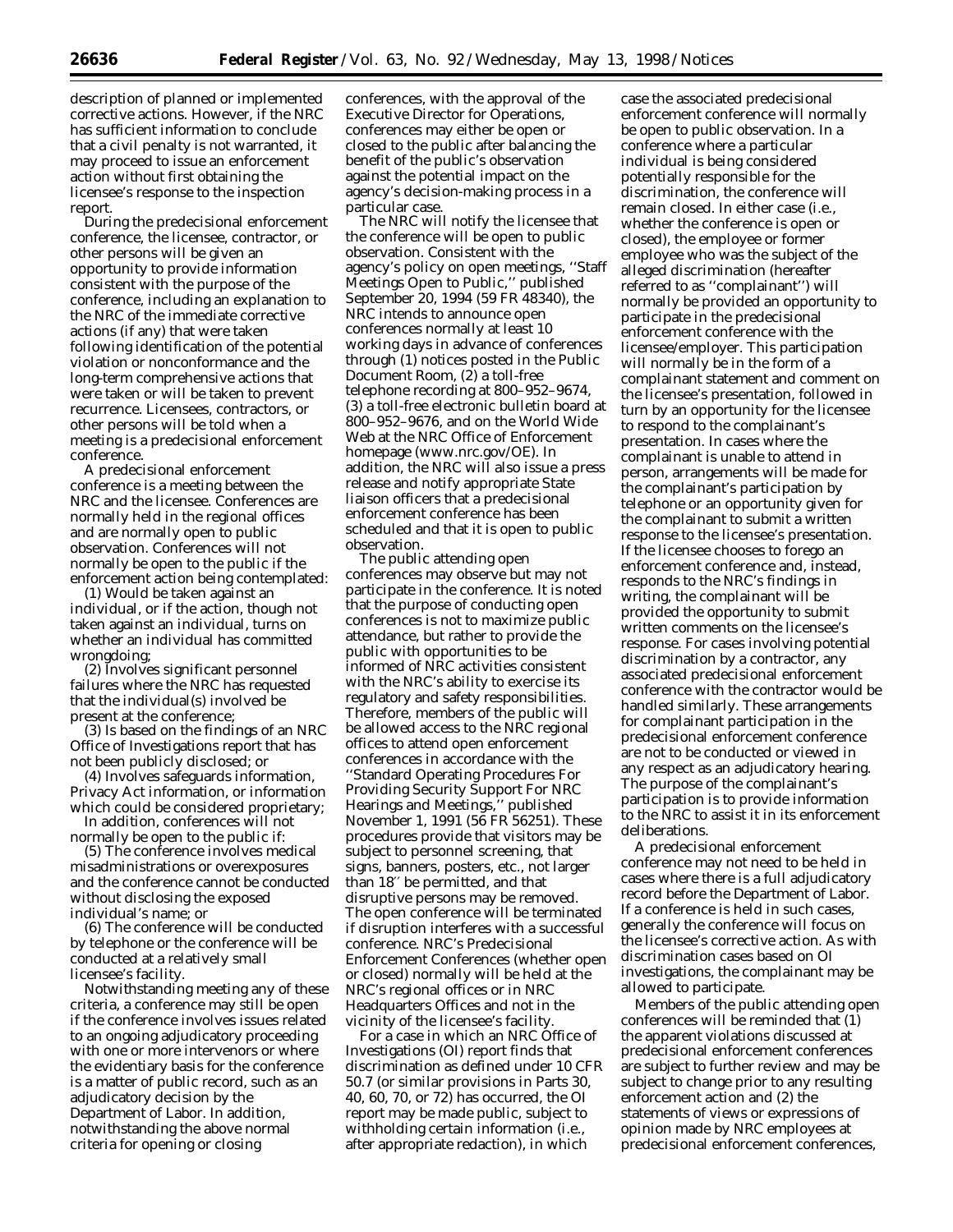or the lack thereof, are not intended to represent final determinations or beliefs.

When needed to protect the public health and safety or common defense and security, escalated enforcement action, such as the issuance of an immediately effective order, will be taken before the conference. In these cases, a conference may be held after the escalated enforcement action is taken.

#### **VI. Enforcement Actions**

This section describes the enforcement sanctions available to the NRC and specifies the conditions under which each may be used. The basic enforcement sanctions are Notices of Violation, civil penalties, and orders of various types. As discussed further in Section VI.D, related administrative actions such as Notices of Nonconformance, Notices of Deviation, Confirmatory Action Letters, Letters of Reprimand, and Demands for Information are used to supplement the enforcement program. In selecting the enforcement sanctions or administrative actions, the NRC will consider enforcement actions taken by other Federal or State regulatory bodies having concurrent jurisdiction, such as in transportation matters.

Usually, whenever a violation of NRC requirements of more than a minor concern is identified, enforcement action is taken. The nature and extent of the enforcement action is intended to reflect the seriousness of the violation involved. For the vast majority of violations, a Notice of Violation or a Notice of Nonconformance is the normal action.

However, circumstances regarding the violation findings may warrant discretion being exercised such that the NRC refrains from issuing a Notice of Violation or other enforcement action. (See Section VII.B, ''Mitigation of Enforcement Sanctions.'')

#### *A. Notice of Violation*

A Notice of Violation is a written notice setting forth one or more violations of a legally binding requirement. The Notice of Violation normally requires the recipient to provide a written statement describing (1) the reasons for the violation or, if contested, the basis for disputing the violation; (2) corrective steps that have been taken and the results achieved; (3) corrective steps that will be taken to prevent recurrence; and (4) the date when full compliance will be achieved. The NRC may waive all or portions of a written response to the extent relevant information has already been provided to the NRC in writing or documented in an NRC inspection report. The NRC may

require responses to Notices of Violation to be under oath. Normally, responses under oath will be required only in connection with Severity Level I, II, or III violations or orders.

The NRC uses the Notice of Violation as the usual method for formalizing the existence of a violation. Issuance of a Notice of Violation is normally the only enforcement action taken, except in cases where the criteria for issuance of civil penalties and orders, as set forth in Sections VI.B and VI.C, respectively, are met.

# *B. Civil Penalty*

A civil penalty is a monetary penalty that may be imposed for violation of (1) certain specified licensing provisions of the Atomic Energy Act or supplementary NRC rules or orders; (2) any requirement for which a license may be revoked; or (3) reporting requirements under section 206 of the Energy Reorganization Act. Civil penalties are designed to deter future violations both by the involved licensee as well as by other licensees conducting similar activities and to emphasize the need for licensees to identify violations and take prompt comprehensive corrective action.

Civil penalties are considered for Severity Level III violations. In addition, civil penalties will normally be assessed for Severity Level I and II violations and knowing and conscious violations of the reporting requirements of section 206 of the Energy Reorganization Act.

Civil penalties are used to encourage prompt identification and prompt and comprehensive correction of violations, to emphasize compliance in a manner that deters future violations, and to serve to focus licensees' attention on violations of significant regulatory concern.

Although management involvement, direct or indirect, in a violation may lead to an increase in the civil penalty, the lack of management involvement may not be used to mitigate a civil penalty. Allowing mitigation in the latter case could encourage the lack of management involvement in licensed activities and a decrease in protection of the public health and safety.

## 1. Base Civil Penalty

The NRC imposes different levels of penalties for different severity level violations and different classes of licensees, contractors, and other persons. Tables 1A and 1B show the base civil penalties for various reactor, fuel cycle, and materials programs. (Civil penalties issued to individuals are determined on a case-by-case basis.) The structure of these tables generally takes

into account the gravity of the violation as a primary consideration and the ability to pay as a secondary consideration. Generally, operations involving greater nuclear material inventories and greater potential consequences to the public and licensee employees receive higher civil penalties. Regarding the secondary factor of ability of various classes of licensees to pay the civil penalties, it is not the NRC's intention that the economic impact of a civil penalty be so severe that it puts a licensee out of business (orders, rather than civil penalties, are used when the intent is to suspend or terminate licensed activities) or adversely affects a licensee's ability to safely conduct licensed activities. The deterrent effect of civil penalties is best served when the amounts of the penalties take into account a licensee's ability to pay. In determining the amount of civil penalties for licensees for whom the tables do not reflect the ability to pay or the gravity of the violation, the NRC will consider as necessary an increase or decrease on a case-by-case basis. Normally, if a licensee can demonstrate financial hardship, the NRC will consider payments over time, including interest, rather than reducing the amount of the civil penalty. However, where a licensee claims financial hardship, the licensee will normally be required to address why it has sufficient resources to safely conduct licensed activities and pay license and inspection fees.

#### 2. Civil Penalty Assessment

In an effort to (1) emphasize the importance of adherence to requirements and (2) reinforce prompt self-identification of problems and root causes and prompt and comprehensive correction of violations, the NRC reviews each proposed civil penalty on its own merits and, after considering all relevant circumstances, may adjust the base civil penalties shown in Table 1A and 1B for Severity Level I, II, and III violations as described below.

The civil penalty assessment process considers four decisional points: (a) Whether the licensee has had any previous escalated enforcement action (regardless of the activity area) during the past 2 years or past 2 inspections, whichever is longer; (b) whether the licensee should be given credit for actions related to identification; (c) whether the licensee's corrective actions are prompt and comprehensive; and (d) whether, in view of all the circumstances, the matter in question requires the exercise of discretion. Although each of these decisional points may have several associated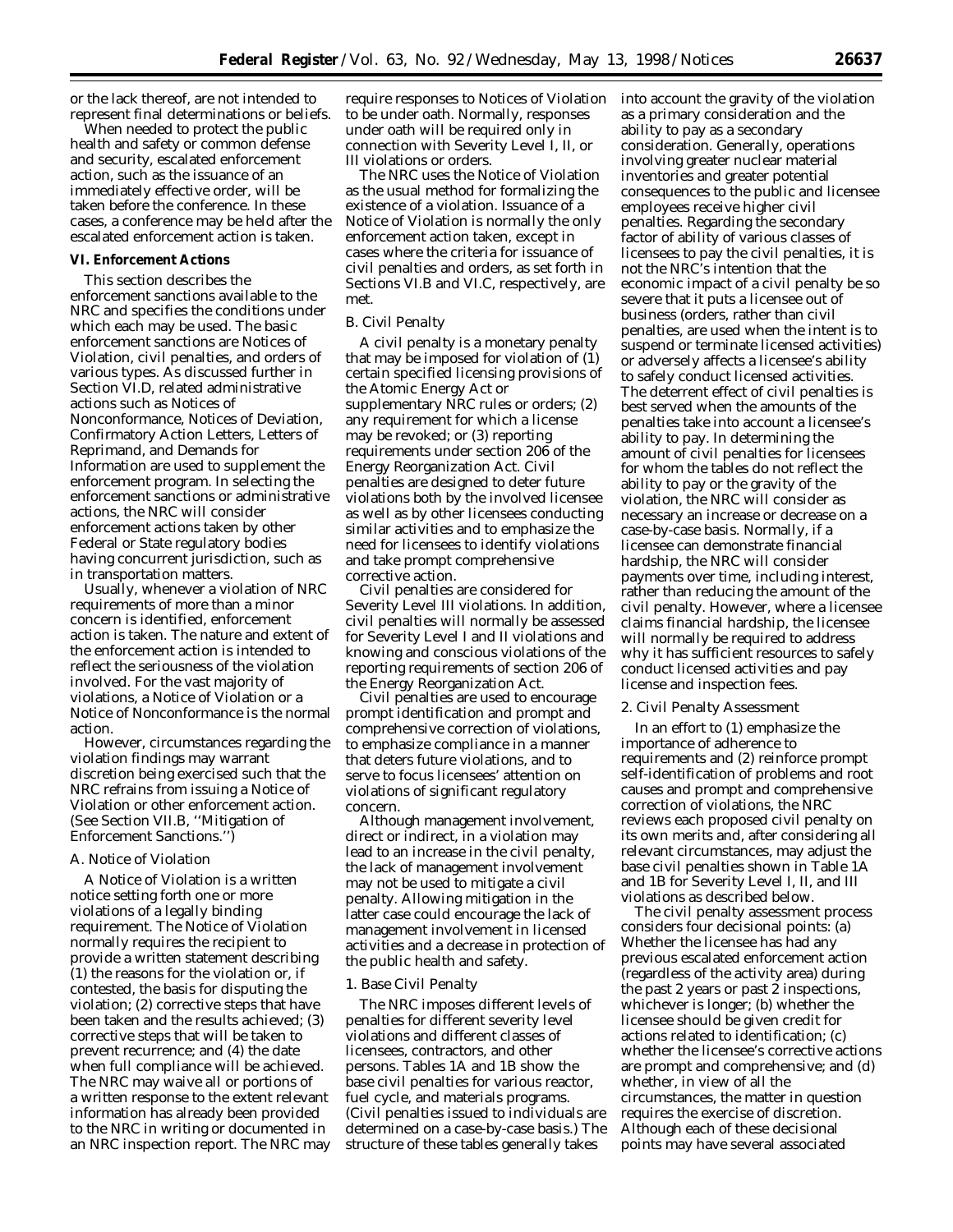considerations for any given case, the outcome of the assessment process for each violation or problem, absent the exercise of discretion, is limited to one of the following three results: no civil penalty, a base civil penalty, or a base civil penalty escalated by 100%. The flow chart presented below is a graphic representation of the civil penalty assessment process.

**BILLING CODE 7590–01–P**



Discretion, e.g., SL I and II violations should normally (D result in a civil penalty regardless of ID and CA.

#### **BILLING CODE 7590–01–C**

*a. Initial Escalated Action.* When the NRC determines that a non-willful Severity Level III violation or problem has occurred, and the licensee has not had any previous escalated actions (regardless of the activity area) during the past 2 years or 2 inspections, whichever is longer, the NRC will consider whether the licensee's corrective action for the present violation or problem is reasonably prompt and comprehensive (see the discussion under Section VI.B.2.c, below). Using 2 years as the basis for assessment is expected to cover most situations, but considering a slightly longer or shorter period might be warranted based on the circumstances of a particular case. The starting point of this period should be considered the date when the licensee was put on notice of the need to take corrective action. For a licensee-identified violation or an event, this would be when the licensee is aware that a problem or violation exists requiring corrective action. For an NRC-identified violation, the starting point would be when the NRC puts the licensee on notice, which could be during the inspection, at the inspection exit meeting, or as part of post-inspection communication.

If the corrective action is judged to be prompt and comprehensive, a Notice of Violation normally should be issued with no associated civil penalty. If the corrective action is judged to be less than prompt and comprehensive, the Notice of Violation normally should be issued with a base civil penalty.

*b. Credit for Actions Related to Identification.* (1) If a Severity Level I or II violation or a willful Severity Level III violation has occurred—or if, during the past 2 years or 2 inspections, whichever is longer, the licensee has been issued at least one other escalated action—the civil penalty assessment should normally consider the factor of identification in addition to corrective action (see the discussion under Section VI.B.2.c, below). As to identification, the NRC should consider whether the

licensee should be given credit for actions related to identification.

In each case, the decision should be focused on identification of the problem requiring corrective action. In other words, although giving credit for *Identification* and *Corrective Action* should be separate decisions, the concept of *Identification* presumes that the identifier recognizes the existence of a problem, and understands that corrective action is needed. The decision on *Identification* requires considering all the circumstances of identification including:

(i) Whether the problem requiring corrective action was NRC-identified, licensee-identified, or revealed through an event 8;

<sup>8</sup>An ''event,'' as used here, means (1) an event characterized by an active adverse impact on equipment or personnel, readily obvious by human observation or instrumentation, or (2) a radiological impact on personnel or the environment in excess of regulatory limits, such as an overexposure, a release of radioactive material above NRC limits, or a loss of radioactive material. For example, an equipment failure discovered through a spill of liquid, a loud noise, the failure to have a system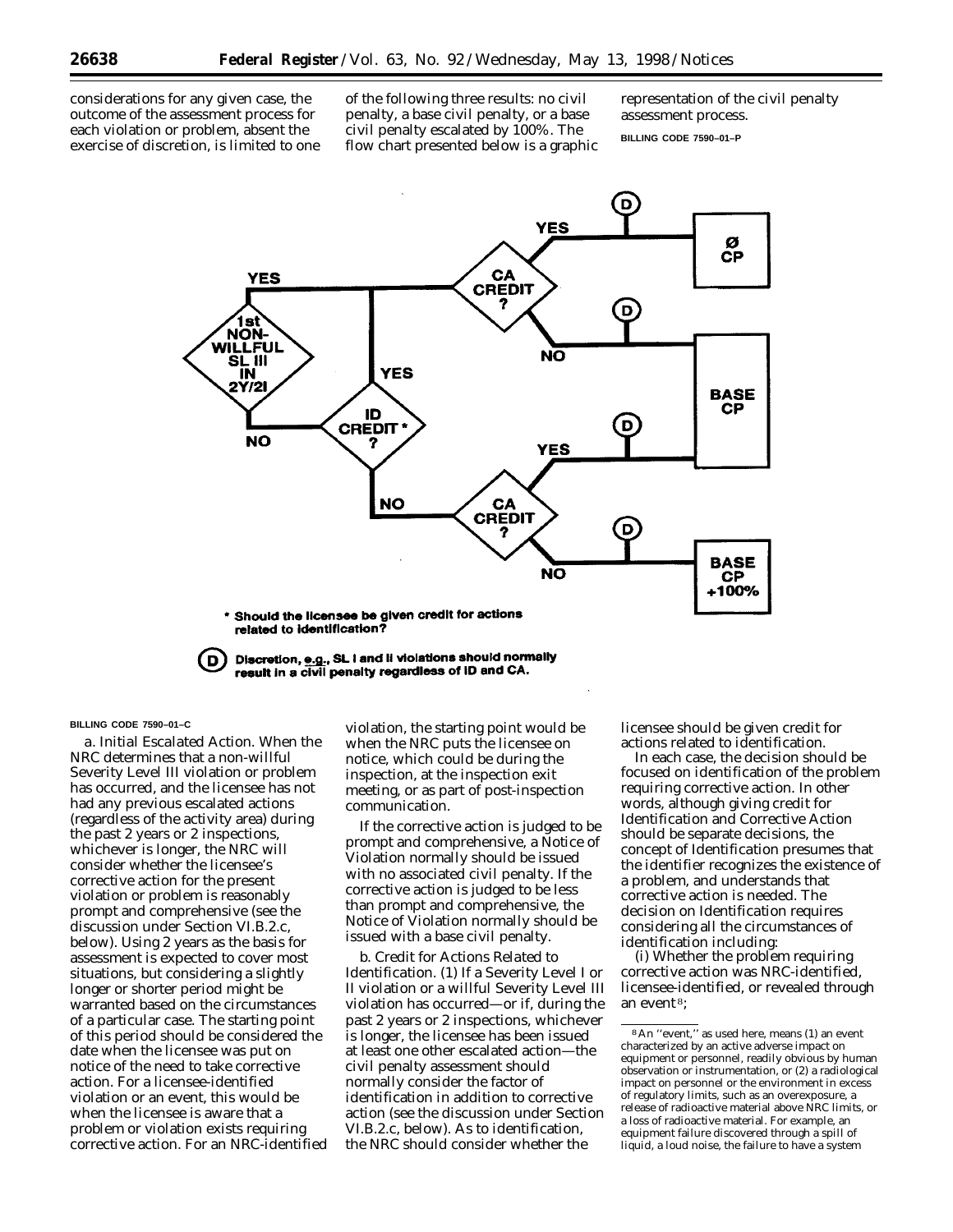(ii) Whether prior opportunities existed to identify the problem requiring corrective action, and if so, the age and number of those opportunities;

(iii) Whether the problem was revealed as the result of a licensee selfmonitoring effort, such as conducting an audit, a test, a surveillance, a design review, or troubleshooting;

(iv) For a problem revealed through an event, the ease of discovery, and the degree of licensee initiative in identifying the root cause of the problem and any associated violations;

(v) For NRC-identified issues, whether the licensee would likely have identified the issue in the same timeperiod if the NRC had not been involved;

(vi) For NRC-identified issues, whether the licensee should have identified the issue (and taken action) earlier; and

(vii) For cases in which the NRC identifies the overall problem requiring corrective action (e.g., a programmatic issue), the degree of licensee initiative or lack of initiative in identifying the problem or problems requiring corrective action.

(2) Although some cases may consider all of the above factors, the importance of each factor will vary based on the type of case as discussed in the following general guidance:

(i) Licensee-Identified. When a problem requiring corrective action is licensee-identified (i.e., identified before the problem has resulted in an event), the NRC should normally give the licensee credit for actions related to identification, regardless of whether prior opportunities existed to identify the problem.

(ii) Identified Through an Event. When a problem requiring corrective action is identified through an event, the decision on whether to give the licensee credit for actions related to identification normally should consider the ease of discovery, whether the event occurred as the result of a licensee selfmonitoring effort (i.e., whether the licensee was ''looking for the problem''), the degree of licensee initiative in identifying the problem or problems requiring corrective action, and whether prior opportunities existed to identify the problem.

Any of these considerations may be overriding if particularly noteworthy or particularly egregious. For example, if the event occurred as the result of conducting a surveillance or similar self-monitoring effort (i.e., the licensee was looking for the problem), the licensee should normally be given credit for identification. As a second instance, even if the problem was easily discovered (e.g., revealed by a large spill of liquid), the NRC may choose to give credit because noteworthy licensee effort was exerted in ferreting out the root cause and associated violations, or simply because no prior opportunities (e.g., procedural cautions, postmaintenance testing, quality control failures, readily observable parameter trends, or repeated or locked-in annunciator warnings) existed to identify the problem.

(iii) NRC-Identified. When a problem requiring corrective action is NRCidentified, the decision on whether to give the licensee credit for actions related to *Identification* should normally be based on an additional question: should the licensee have reasonably identified the problem (and taken action) earlier?

In most cases, this reasoning may be based simply on the ease of the NRC inspector's discovery (e.g., conducting a walkdown, observing in the control room, performing a confirmatory NRC radiation survey, hearing a cavitating pump, or finding a valve obviously out of position). In some cases, the licensee's missed opportunities to identify the problem might include a similar previous violation, NRC or industry notices, internal audits, or readily observable trends.

If the NRC identifies the violation but concludes that, under the circumstances, the licensee's actions related to *Identification* were not unreasonable, the matter would be treated as licensee-identified for purposes of assessing the civil penalty. In such cases, the question of *Identification* credit shifts to whether the licensee should be penalized for NRC's identification of the problem.

(iv) Mixed Identification. For ''mixed'' identification situations (i.e., where multiple violations exist, some NRCidentified, some licensee-identified, or where the NRC prompted the licensee to take action that resulted in the identification of the violation), the NRC's evaluation should normally determine whether the licensee could reasonably have been expected to identify the violation in the NRC's absence. This determination should consider, among other things, the timing of the NRC's discovery, the information

available to the licensee that caused the NRC concern, the specificity of the NRC's concern, the scope of the licensee's efforts, the level of licensee resources given to the investigation, and whether the NRC's path of analysis had been dismissed or was being pursued in parallel by the licensee.

In some cases, the licensee may have addressed the isolated symptoms of each violation (and may have identified the violations), but failed to recognize the common root cause and taken the necessary comprehensive action. Where this is true, the decision on whether to give licensee credit for actions related to *Identification* should focus on identification of *the problem requiring corrective action* (e.g., the programmatic breakdown). As such, depending on the chronology of the various violations, the earliest of the individual violations might be considered missed opportunities for the licensee to have identified the larger problem.

(v) Missed Opportunities to Identify. Missed opportunities include prior notifications or missed opportunities to identify or prevent violations such as (1) through normal surveillances, audits, or quality assurance (QA) activities; (2) through prior notice, i.e., specific NRC or industry notification; or (3) through other reasonable indication of a potential problem or violation, such as observations of employees and contractors, and failure to take effective corrective steps. It may include findings of the NRC, the licensee, or industry made at other facilities operated by the licensee where it is reasonable to expect the licensee to take action to identify or prevent similar problems at the facility subject to the enforcement action at issue. In assessing this factor, consideration will be given to, among other things, the opportunities available to discover the violation, the ease of discovery, the similarity between the violation and the notification, the period of time between when the violation occurred and when the notification was issued, the action taken (or planned) by the licensee in response to the notification, and the level of management review that the notification received (or should have received).

The evaluation of missed opportunities should normally depend on whether the information available to the licensee should reasonably have caused action that would have prevented the violation. Missed opportunities is normally not applied where the licensee appropriately reviewed the opportunity for application to its activities and reasonable action was either taken or

respond properly, or an annunciator alarm would be considered an event; a system discovered to be inoperable through a document review would not. Similarly, if a licensee discovered, through quarterly dosimetry readings, that employees had been inadequately monitored for radiation, the issue would normally be considered licenseeidentified; however, if the same dosimetry readings disclosed an overexposure, the issue would be considered an event.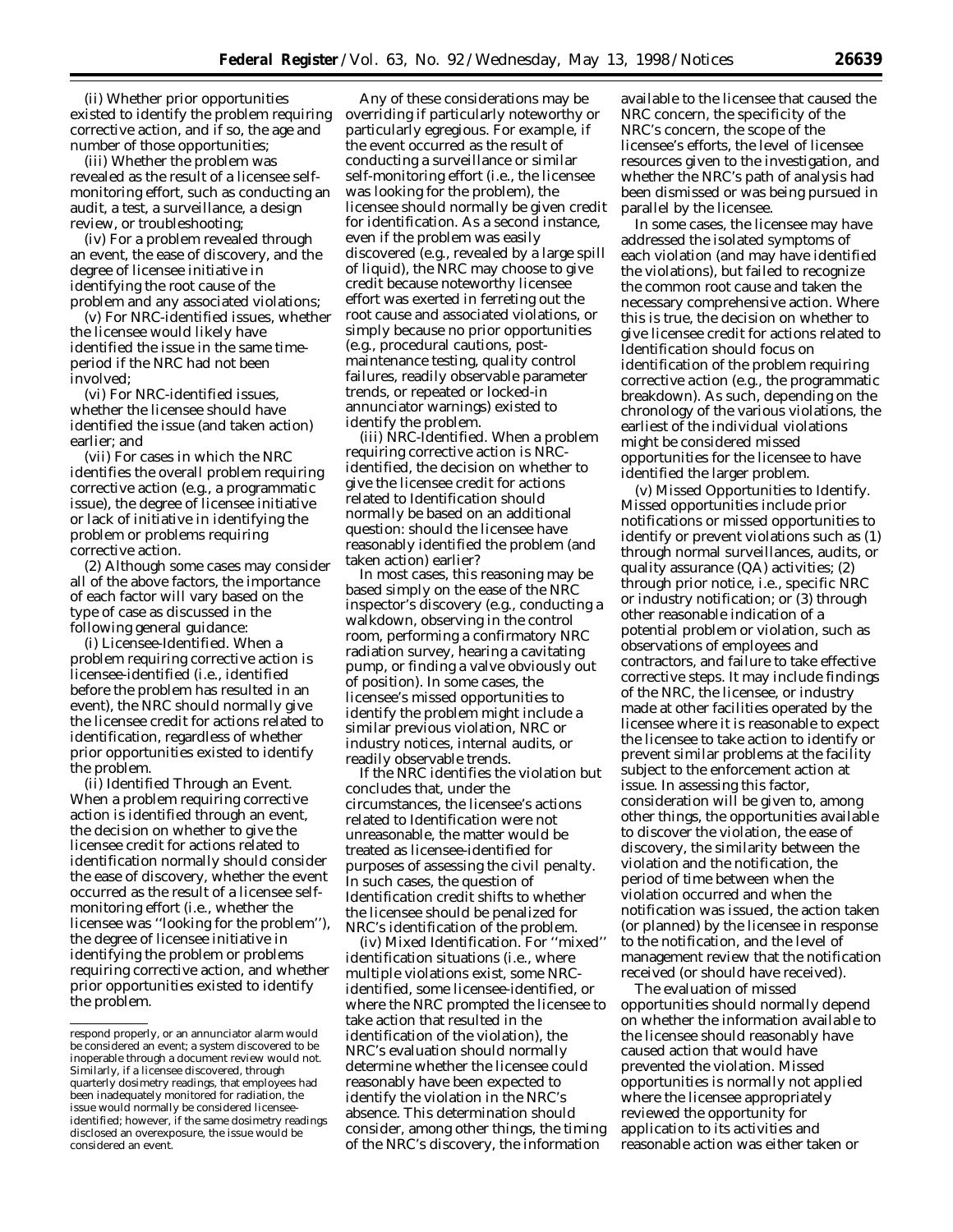planned to be taken within a reasonable time.

In some situations the missed opportunity is a violation in itself. In these cases, unless the missed opportunity is a Severity Level III violation in itself, the missed opportunity violation may be grouped with the other violations into a single Severity Level III ''problem.'' However, if the missed opportunity is the *only* violation, then it should not normally be counted twice (i.e., both as the violation and as a missed opportunity—''double counting'') unless the number of opportunities missed was particularly significant.

The timing of the missed opportunity should also be considered. While a rigid time-frame is unnecessary, a 2-year period should generally be considered for consistency in implementation, as the period reflecting relatively current performance.

(3) When the NRC determines that the licensee should receive credit for actions related to *Identification* the civil penalty assessment should normally result in either no civil penalty or a base civil penalty, based on whether *Corrective Action* is judged to be reasonably prompt and comprehensive. When the licensee is *not* given credit for actions related to *Identification* the civil penalty assessment should normally result in a Notice of Violation with either a base civil penalty or a base civil penalty escalated by 100%, depending on the quality of *Corrective Action,* because the licensee's performance is clearly not acceptable.

*c. Credit for Prompt and Comprehensive Corrective Action*. The purpose of the *Corrective Action* factor is to encourage licensees to (1) take the immediate actions necessary upon discovery of a violation that will restore safety and compliance with the license, regulation(s), or other requirement(s); and (2) develop and implement (in a timely manner) the lasting actions that will not only prevent recurrence of the violation at issue, but will be appropriately comprehensive, given the significance and complexity of the violation, to prevent occurrence of violations with similar root causes.

Regardless of other circumstances (e.g., past enforcement history, identification), the licensee's corrective actions should always be evaluated as part of the civil penalty assessment process. As a reflection of the importance given to this factor, an NRC judgment that the licensee's corrective action has not been prompt and comprehensive will always result in issuing at least a base civil penalty.

In assessing this factor, consideration will be given to the timeliness of the corrective action (including the promptness in developing the schedule for long term corrective action), the adequacy of the licensee's root cause analysis for the violation, and, given the significance and complexity of the issue, the comprehensiveness of the corrective action (i.e., whether the action is focused narrowly to the specific violation or broadly to the general area of concern). Even in cases when the NRC, at the time of the enforcement conference, identifies additional peripheral or minor corrective action still to be taken, the licensee may be given credit in this area, as long as the licensee's actions addressed the underlying root cause and are considered sufficient to prevent recurrence of the violation and similar violations.

Normally, the judgment of the adequacy of corrective actions will hinge on whether the NRC had to take action to focus the licensee's evaluative and corrective process in order to obtain comprehensive corrective action. This will normally be judged at the time of the predecisional enforcement conference (e.g., by outlining substantive additional areas where corrective action is needed). Earlier informal discussions between the licensee and NRC inspectors or management may result in improved corrective action, but should not normally be a basis to deny credit for *Corrective Action*. For cases in which the licensee does not get credit for actions related to *Identification* because the NRC identified the problem, the assessment of the licensee's corrective action should begin from the time when the NRC put the licensee on notice of the problem. Notwithstanding eventual good comprehensive corrective action, if immediate corrective action was not taken to restore safety and compliance once the violation was identified, corrective action would not be considered prompt and comprehensive.

Corrective action for violations involving discrimination should normally only be considered comprehensive if the licensee takes prompt, comprehensive corrective action that (1) addresses the broader environment for raising safety concerns in the workplace, and (2) provides a remedy for the particular discrimination at issue.

In response to violations of 10 CFR 50.59, corrective action should normally be considered prompt and comprehensive only if the licensee:

(i) Makes a prompt decision on operability; and either

(ii) Makes a prompt evaluation under 10 CFR 50.59 if the licensee intends to maintain the facility or procedure in the as found condition; or

(iii) Promptly initiates corrective action consistent with Criterion XVI of 10 CFR 50, Appendix B, if it intends to restore the facility or procedure to the FSAR description.

*d. Exercise of Discretion.* As provided in Section VII, ''Exercise of Discretion,'' discretion may be exercised by either escalating or mitigating the amount of the civil penalty determined after applying the civil penalty adjustment factors to ensure that the proposed civil penalty reflects the NRC's concern regarding the violation at issue and that it conveys the appropriate message to the licensee. However, in no instance will a civil penalty for any one violation exceed \$110,000 per day.

# TABLE 1A—BASE CIVIL PENALTIES

| a. Power reactors and gaseous<br>diffusion plants<br>b. Fuel fabricators, industrial proc-               | \$110,000 |
|----------------------------------------------------------------------------------------------------------|-----------|
| essors, <sup>1</sup> and independent spent<br>fuel and monitored retrievable<br>installa-<br>storage     |           |
| c. Test reactors, mills and ura-<br>nium conversion facilities, con-<br>tractors, waste disposal licens- | 27,500    |
| ees, industrial radiographers,<br>and other large material                                               | 11.000    |
| d. Research reactors, academic,<br>medical, or other small material<br>$users2$ .                        | 5.50      |

1 Large firms engaged in manufacturing or distribution of byproduct, source, or special nuclear material.

<sup>2</sup>This applies to nonprofit institutions not otherwise categorized in this table, mobile nuclear services, nuclear pharmacies, and physician offices.

# TABLE 1B—BASE CIVIL PENALTIES [In percent]

| Severity level | Base civil<br>penalty<br>amount <sup>1</sup> |
|----------------|----------------------------------------------|
|                | ገበ                                           |
|                | 80                                           |
|                | 50                                           |

1Percent of amount listed in Table 1A.

# *C. Orders*

An order is a written NRC directive to modify, suspend, or revoke a license; to cease and desist from a given practice or activity; or to take such other action as may be proper (see 10 CFR 2.202). Orders may also be issued in lieu of, or in addition to, civil penalties, as appropriate for Severity Level I, II, or III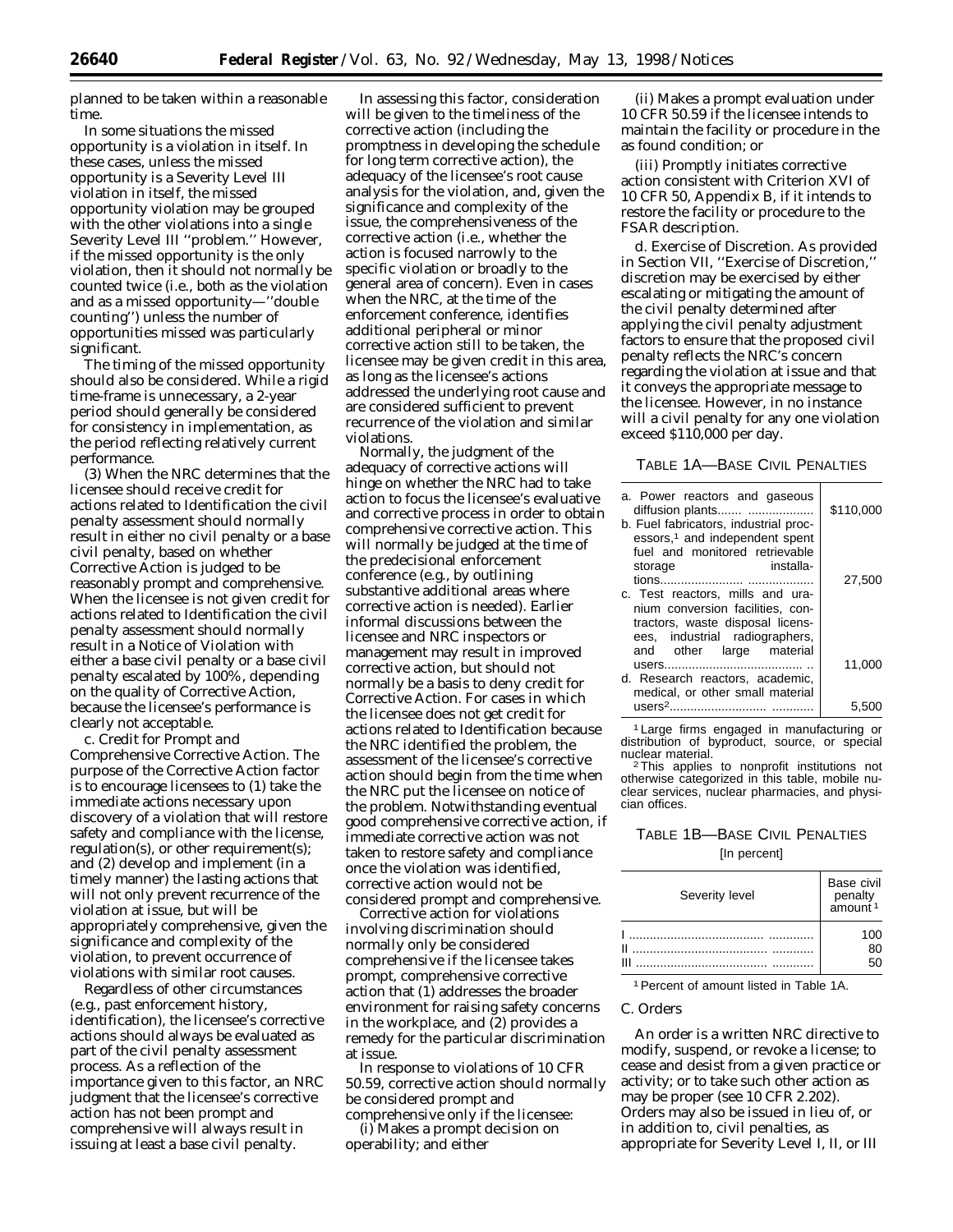violations. Orders may be issued as follows:

1. License Modification orders are issued when some change in licensee equipment, procedures, personnel, or management controls is necessary.

2. Suspension Orders may be used: (a) To remove a threat to the public health and safety, common defense and security, or the environment;

(b) To stop facility construction when,

(i) Further work could preclude or significantly hinder the identification or correction of an improperly constructed safety-related system or component; or

(ii) The licensee's quality assurance program implementation is not adequate to provide confidence that construction activities are being properly carried out;

(c) When the licensee has not responded adequately to other enforcement action;

(d) When the licensee interferes with the conduct of an inspection or investigation; or

(e) For any reason not mentioned above for which license revocation is legally authorized.

Suspensions may apply to all or part of the licensed activity. Ordinarily, a licensed activity is not suspended (nor is a suspension prolonged) for failure to comply with requirements where such failure is not willful and adequate corrective action has been taken.

3. Revocation Orders may be used:

(a) When a licensee is unable or unwilling to comply with NRC requirements;

(b) When a licensee refuses to correct a violation;

(c) When licensee does not respond to a Notice of Violation where a response was required;

(d) When a licensee refuses to pay an applicable fee under the Commission's regulations; or

(e) For any other reason for which revocation is authorized under section 186 of the Atomic Energy Act (e.g., any condition which would warrant refusal of a license on an original application).

4. Cease and Desist Orders may be used to stop an unauthorized activity that has continued after notification by the NRC that the activity is unauthorized.

5. Orders to non-licensees, including contractors and subcontractors, holders of NRC approvals, e.g., certificates of compliance, early site permits, standard design certificates, or applicants for any of them, and to employees of any of the foregoing, are used when the NRC has identified deliberate misconduct that may cause a licensee to be in violation of an NRC requirement or where incomplete or inaccurate information is deliberately submitted or where the

NRC loses its reasonable assurance that the licensee will meet NRC requirements with that person involved in licensed activities.

Unless a separate response is warranted pursuant to 10 CFR 2.201, a Notice of Violation need not be issued where an order is based on violations described in the order. The violations described in an order need not be categorized by severity level.

Orders are made effective immediately, without prior opportunity for hearing, whenever it is determined that the public health, interest, or safety so requires, or when the order is responding to a violation involving willfulness. Otherwise, a prior opportunity for a hearing on the order is afforded. For cases in which the NRC believes a basis could reasonably exist for not taking the action as proposed, the licensee will ordinarily be afforded an opportunity to show why the order should not be issued in the proposed manner by way of a Demand for Information. (See 10 CFR 2.204)

*D. Related Administrative Actions.* In addition to the formal enforcement actions, Notices of Violation, civil penalties, and orders, the NRC also uses administrative actions, such as Notices of Deviation, Notices of Nonconformance, Confirmatory Action Letters, Letters of Reprimand, and Demands for Information to supplement its enforcement program. The NRC expects licensees and contractors to adhere to any obligations and commitments resulting from these actions and will not hesitate to issue appropriate orders to ensure that these obligations and commitments are met.

1. Notices of Deviation are written notices describing a licensee's failure to satisfy a commitment where the commitment involved has not been made a legally binding requirement. A Notice of Deviation requests a licensee to provide a written explanation or statement describing corrective steps taken (or planned), the results achieved, and the date when corrective action will be completed.

2. Notices of Nonconformance are written notices describing contractors' failures to meet commitments which have not been made legally binding requirements by NRC. An example is a commitment made in a procurement contract with a licensee as required by 10 CFR Part 50, Appendix B. Notices of Nonconformances request non-licensees to provide written explanations or statements describing corrective steps (taken or planned), the results achieved, the dates when corrective actions will be completed, and measures taken to preclude recurrence.

3. Confirmatory Action Letters are letters confirming a licensee's or contractor's agreement to take certain actions to remove significant concerns about health and safety, safeguards, or the environment.

4. Letters of Reprimand are letters addressed to individuals subject to Commission jurisdiction identifying a significant deficiency in their performance of licensed activities.

5. Demands for Information are demands for information from licensees or other persons for the purpose of enabling the NRC to determine whether an order or other enforcement action should be issued.

# **VII. Exercise of Discretion**

Notwithstanding the normal guidance contained in this policy, as provided in Section III, ''Responsibilities,'' the NRC may choose to exercise discretion and either escalate or mitigate enforcement sanctions within the Commission's statutory authority to ensure that the resulting enforcement action appropriately reflects the level of NRC concern regarding the violation at issue and conveys the appropriate message to the licensee.

#### *A. Escalation of Enforcement Sanctions*

The NRC considers violations categorized at Severity Level I, II, or III to be of significant regulatory concern. If the application of the normal guidance in this policy does not result in an appropriate sanction, with the approval of the Deputy Executive Director and consultation with the EDO and Commission, as warranted, the NRC may apply its full enforcement authority where the action is warranted. NRC action may include (1) escalating civil penalties, (2) issuing appropriate orders, and (3) assessing civil penalties for continuing violations on a per day basis, up to the statutory limit of \$110,000 per violation, per day.

1. *Civil penalties.* Notwithstanding the outcome of the normal civil penalty assessment process addressed in Section VI.B, the NRC may exercise discretion by either proposing a civil penalty where application of the factors would otherwise result in zero penalty or by escalating the amount of the resulting civil penalty (i.e., base or twice the base civil penalty) to ensure that the proposed civil penalty reflects the significance of the circumstances and conveys the appropriate regulatory message to the licensee. The Commission will be notified if the deviation in the amount of the civil penalty proposed under this discretion from the amount of the civil penalty assessed under the normal process is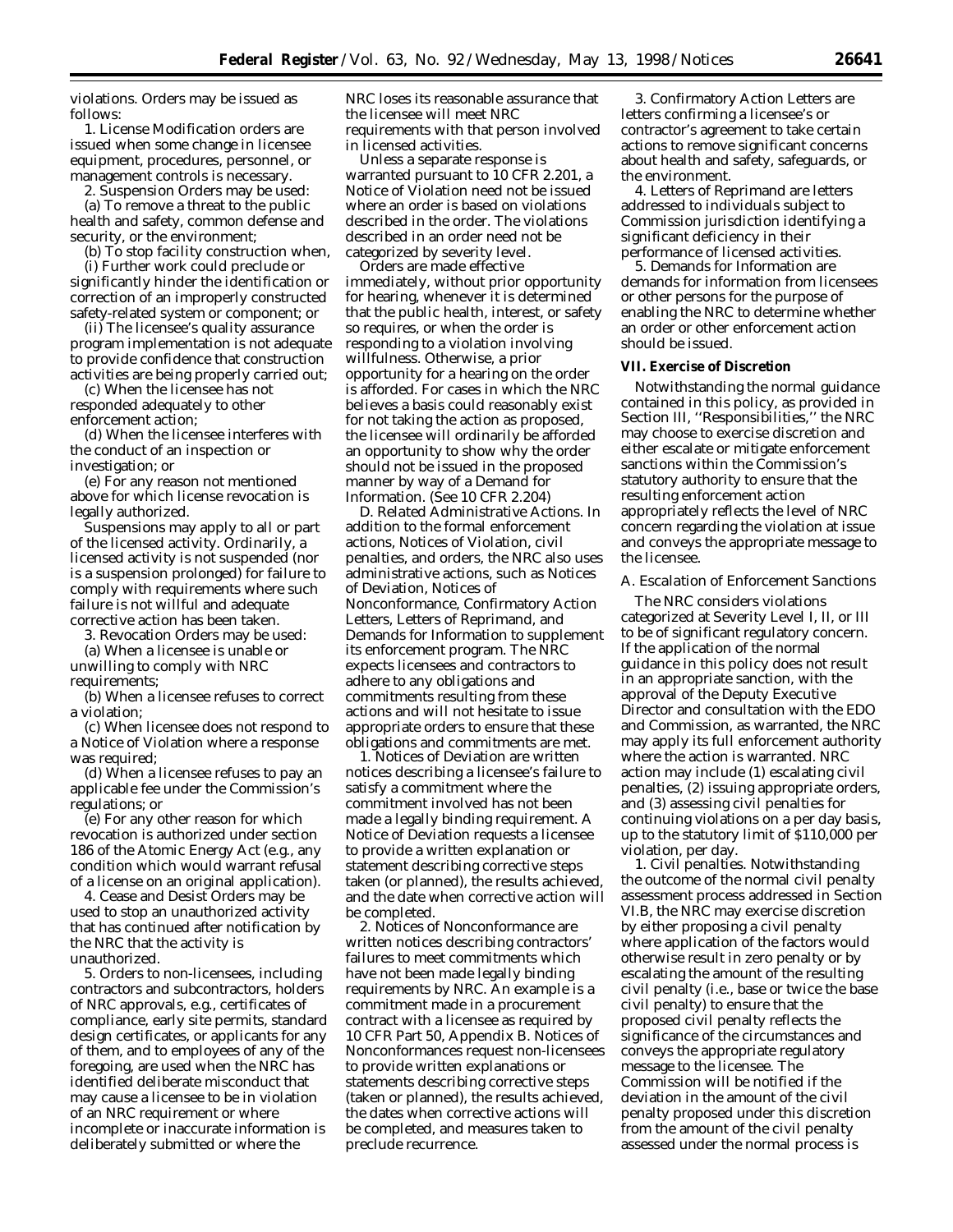more than two times the base civil penalty shown in Tables 1A and 1B. Examples when this discretion should be considered include, but are not limited to the following:

(a) Problems categorized at Severity Level I or II;

(b) Overexposures, or releases of radiological material in excess of NRC requirements;

(c) Situations involving particularly poor licensee performance, or involving willfulness;

(d) Situations when the licensee's previous enforcement history has been particularly poor, or when the current violation is directly repetitive of an earlier violation;

(e) Situations when the violation results in a substantial increase in risk, including cases in which the duration of the violation has contributed to the substantial increase;

(f) Situations when the licensee made a conscious decision to be in noncompliance in order to obtain an economic benefit;

(g) Cases involving the loss of a source. In addition, unless the licensee self-identifies and reports the loss to the NRC, these cases should normally result in a civil penalty in an amount at least in the order of the cost of an authorized disposal of the material or of the transfer of the material to an authorized recipient; or

(h) Severity Level II or III violations associated with departures from the Final Safety Analysis Report identified after two years from October 18, 1996. Such a violation or problem would consider the number and nature of the violations, the severity of the violations, whether the violations were continuing, and who identified the violations (and if the licensee identified the violation, whether exercise of Section VII.B.3 enforcement discretion is warranted).

2. *Orders.* The NRC may, where necessary or desirable, issues orders in conjunction with or in lieu of civil penalties to achieve or formalize corrective actions and to deter further recurrence of serious violations.

3. *Daily civil penalties.* In order to recognize the added technical safety significance or regulatory significance for those cases where a very strong message is warranted for a significant violation that continues for more than one day, the NRC may exercise discretion and assess a separate violation and attendant civil penalty up to the statutory limit of \$110,000 for each day the violation continues. The NRC may exercise this discretion if a licensee was aware or clearly should have been aware of a violation, or if the licensee had an opportunity to identify

and correct the violation but failed to do so.

# *B. Mitigation of Enforcement Sanctions*

The NRC may exercise discretion and refrain from issuing a civil penalty and/ or a Notice of Violation, if the outcome of the normal process described in Sections VI.A and VI.B does not result in a sanction consistent with an appropriate regulatory message. In addition, even if the NRC exercises this discretion, when the licensee failed to make a required report to the NRC, a separate enforcement action will normally be issued for the licensee's failure to make a required report. The approval of the Director, Office of Enforcement, with consultation with the Deputy Executive Director as warranted, is required for exercising discretion of the type described in Section VII.B.1.b where a willful violation is involved, and of the types described in Sections VII.B.2 through VII.B.6. Commission notification is required for exercising discretion of the type described in: (1) Section VII.B.2 the first time discretion is exercised during that plant shutdown, and (2) Section VII.B.6 where appropriate based on the uniqueness or significance of the issue. Examples when discretion should be considered for departing from the normal approach in Sections VI.A and VI.B include, but are not limited to the following:

1. *Licensee-Identified Severity Level IV Violations.* The NRC, with the approval of the Regional Administrator or his or her designee, may refrain from issuing a Notice of Violation for a Severity Level IV violation that is documented in an inspection report (or official field notes for some material cases) and described therein as a Non-Cited Violation (NCV) provided that the inspection report includes a brief description of the corrective action and that the violation meets all of the following criteria:

(a) It was identified by the licensee; 9 (b) It was not a violation that could reasonably be expected to have been prevented by the licensee's corrective action for a previous violation or a previous licensee finding that occurred within the past 2 years of the inspection at issue, or the period within the last two inspections, whichever is longer;

(c) It was or will be corrected within a reasonable time, by specific corrective action committed to by the licensee by the end of the inspection, including immediate corrective action and comprehensive corrective action to prevent recurrence;

(d) It was not a willful violation or if it was a willful violation;

(i) The information concerning the violation, if not required to be reported, was promptly provided to appropriate NRC personnel, such as a resident inspector or regional section or branch chief;

(ii) The violation involved the acts of a low-level individual (and not a licensee official as defined in Section  $IV.C$ ):

(iii) The violation appears to be the isolated action of the employee without management involvement and the violation was not caused by lack of management oversight as evidenced by either a history of isolated willful violations or a lack of adequate audits or supervision of employees; and

(iv) Significant remedial action commensurate with the circumstances was taken by the licensee such that it demonstrated the seriousness of the violation to other employees and contractors, thereby creating a deterrent effect within the licensee's organization. Although removal of the employee from licensed activities is not necessarily required, substantial disciplinary action is expected.

2. *Violations Identified During Extended Shutdowns or Work Stoppages.* The NRC may refrain from issuing a Notice of Violation or a proposed civil penalty for a violation that is identified after (i) the NRC has taken significant enforcement action based upon a major safety event contributing to an extended shutdown of an operating reactor or a material licensee (or a work stoppage at a construction site), or (ii) the licensee enters an extended shutdown or work stoppage related to generally poor performance over a long period of time, provided that the violation is documented in an inspection report (or official field notes for some material cases) and that it meets all of the following criteria:

(a) It was either licensee-identified as a result of a comprehensive program for problem identification and correction that was developed in response to the shutdown or identified as a result of an employee allegation to the licensee; (If the NRC identifies the violation and all of the other criteria are met, the NRC should determine whether enforcement action is necessary to achieve remedial action, or if discretion may still be appropriate.)

<sup>9</sup> Discretion is not warranted when a licensee identifies a violation as a result of an event where the root cause of the event is obvious or the licensee had prior opportunity to identify the problem but failed to take action that would have prevented the event. Discretion may be warranted if the licensee demonstrated initiative in identifying the violation's root cause.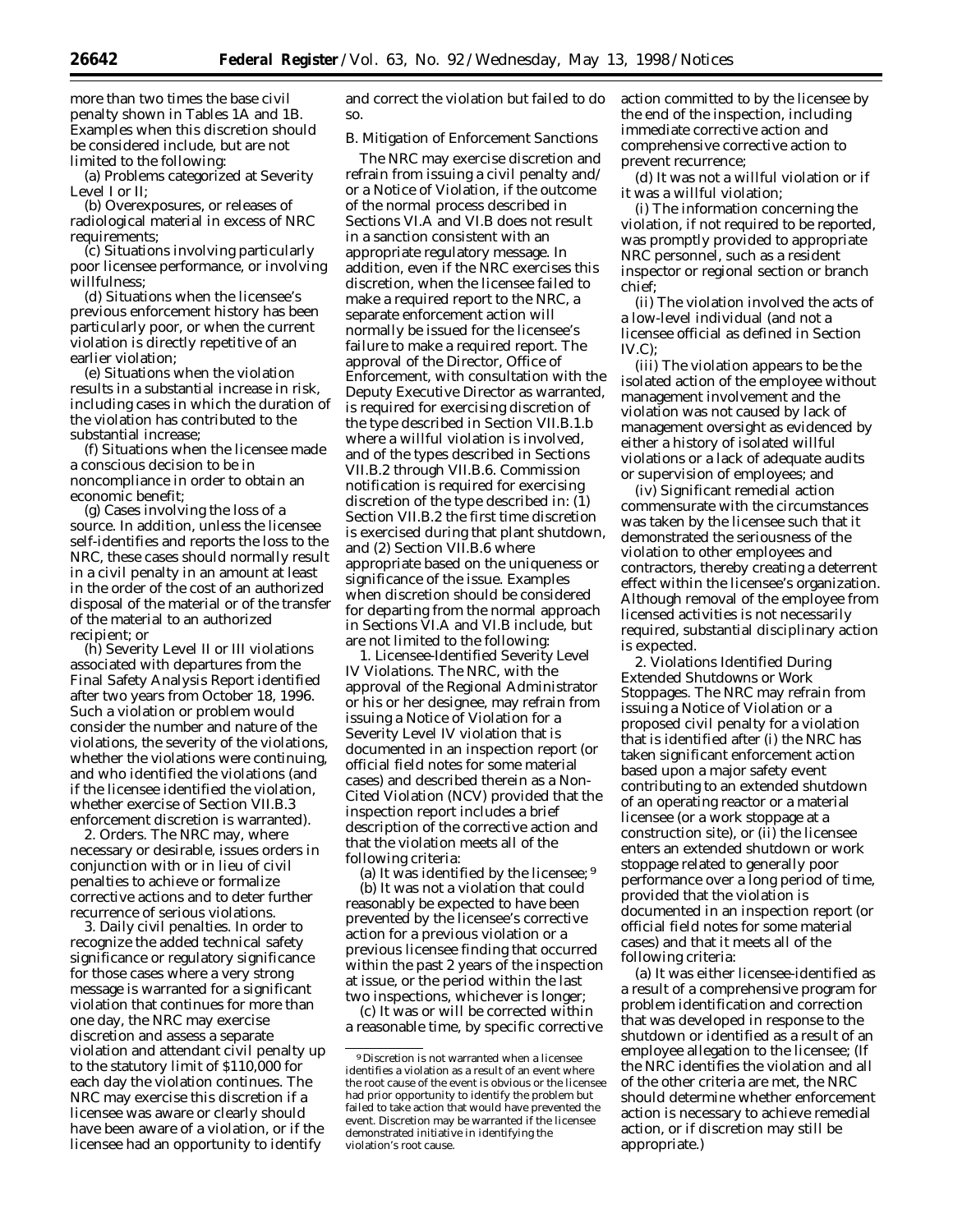(b) It is based upon activities of the licensee prior to the events leading to the shutdown;

(c) It would not be categorized at Severity Level I;

(d) It was not willful; and

(e) The licensee's decision to restart the plant requires NRC concurrence.

3. *Violations Involving Old Design Issues.* The NRC may refrain from proposing a civil penalty for a Severity Level II or III violation involving a past problem, such as in engineering, design, or installation, provided that the violation is documented in an inspection report (or official field notes for some material cases) that includes a description of the corrective action and that it meets all of the following criteria:

(a) It was a licensee-identified as a result of its voluntary initiative;

(b) It was or will be corrected, including immediate corrective action and long term comprehensive corrective action to prevent recurrence, within a reasonable time following identification (this action should involve expanding the initiative, as necessary, to identify other failures caused by similar root causes); and

(c) It was not likely to be identified (after the violation occurred) by routine licensee efforts such as normal surveillance or quality assurance (QA) activities.

In addition, the NRC may refrain from issuing a Notice of Violation for a Severity Level II, III, or IV violation that meets the above criteria provided the violation was caused by conduct that is not reasonably linked to present performance (normally, violations that are at least 3 years old or violations occurring during plant construction) and there had not been prior notice so that the licensee should have reasonably identified the violation earlier. This exercise of discretion is to place a premium on licensees initiating efforts to identify and correct subtle violations that are not likely to be identified by routine efforts before degraded safety systems are called upon to work.

Section VII.B.3 discretion would not normally be applied to departures from the FSAR if:

(a) The NRC identifies the violation unless it was likely in the staff's view that the licensee would have identified the violation in light of the defined scope, thoroughness, and schedule of the licensee's initiative (provided the schedule provides for completion of the licensee's initiative within two years after October 18, 1996;

(b) The licensee identifies the violation as a result of an event or surveillance or other required testing where required corrective action identifies the FSAR issue;

(c) The licensee identifies the violation but had prior opportunities to do so (was aware of the departure from the FSAR) and failed to correct it earlier;

(d) There is willfulness associated with the violation;

(e) The licensee fails to make a report required by the identification of the departure from the FSAR; or

(f) The licensee either fails to take comprehensive corrective action or fails to appropriately expand the corrective action program. The corrective action should be broad with a defined scope and schedule.

4. *Violations Identified Due to Previous Enforcement Action.* The NRC may refrain from issuing a Notice of Violation or a proposed civil penalty for a violation that is identified after the NRC has taken enforcement action, provided that the violation is documented in an inspection report (or official field notes for some material cases) that includes a description of the corrective action and that it meets all of the following criteria:

(a) It was licensee-identified as part of the corrective action for the previous enforcement action;

(b) It has the same or similar root cause as the violation for which enforcement action was issued;

(c) It does not substantially change the safety significance or the character of the regulatory concern arising out of the initial violation; and

(d) It was or will be corrected, including immediate corrective action and long term comprehensive corrective action to prevent recurrence, within a reasonable time following identification.

(e) It would not be categorized at Severity Level I;

5. *Violations Involving Certain Discrimination Issues.* Enforcement discretion may be exercised for discrimination cases when a licensee who, without the need for government intervention, identifies an issue of discrimination and takes prompt, comprehensive, and effective corrective action to address both the particular situation and the overall work environment for raising safety concerns. Similarly, enforcement may not be warranted where a complaint is filed with the Department of Labor (DOL) under Section 211 of the Energy Reorganization Act of 1974, as amended, but the licensee settles the matter before the DOL makes an initial finding of discrimination and addresses the overall work environment. Alternatively, if a finding of discrimination is made, the licensee may choose to settle the case before the

evidentiary hearing begins. In such cases, the NRC may exercise its discretion not to take enforcement action when the licensee has addressed the overall work environment for raising safety concerns and has publicized that a complaint of discrimination for engaging in protected activity was made to the DOL, that the matter was settled to the satisfaction of the employee (the terms of the specific settlement agreement need not be posted), and that, if the DOL Area Office found discrimination, the licensee has taken action to positively reemphasize that discrimination will not be tolerated. Similarly, the NRC may refrain from taking enforcement action if a licensee settles a matter promptly after a person comes to the NRC without going to the DOL. Such discretion would normally not be exercised in cases in which the licensee does not appropriately address the overall work environment (*e.g.,* by using training, postings, revised policies or procedures, any necessary disciplinary action, etc., to communicate its policy against discrimination) or in cases that involve: allegations of discrimination as a result of providing information directly to the NRC, allegations of discrimination caused by a manager above first-line supervisor (consistent with current Enforcement Policy classification of Severity Level I or II violations), allegations of discrimination where a history of findings of discrimination (by the DOL or the NRC) or settlements suggests a programmatic rather than an isolated discrimination problem, or allegations of discrimination which appear particularly blatant or egregious.

6. *Violations Involving Special Circumstances.* Notwithstanding the outcome of the normal enforcement process addressed in Section VI.A or the normal civil penalty assessment process addressed in Section VI.B, the NRC may reduce or refrain from issuing a civil penalty or a Notice of Violation for a Severity Level II, III, or IV violation based on the merits of the case after considering the guidance in this statement of policy and such factors as the age of the violation, the technical and regulatory significance of the violation, the clarity of the requirement, the appropriateness of the requirement, the overall sustained performance of the licensee has been particularly good, and other relevant circumstances, including any that may have changed since the violation. This discretion is expected to be exercised only where application of the normal guidance in the policy is unwarranted. In addition, the NRC may refrain from issuing enforcement action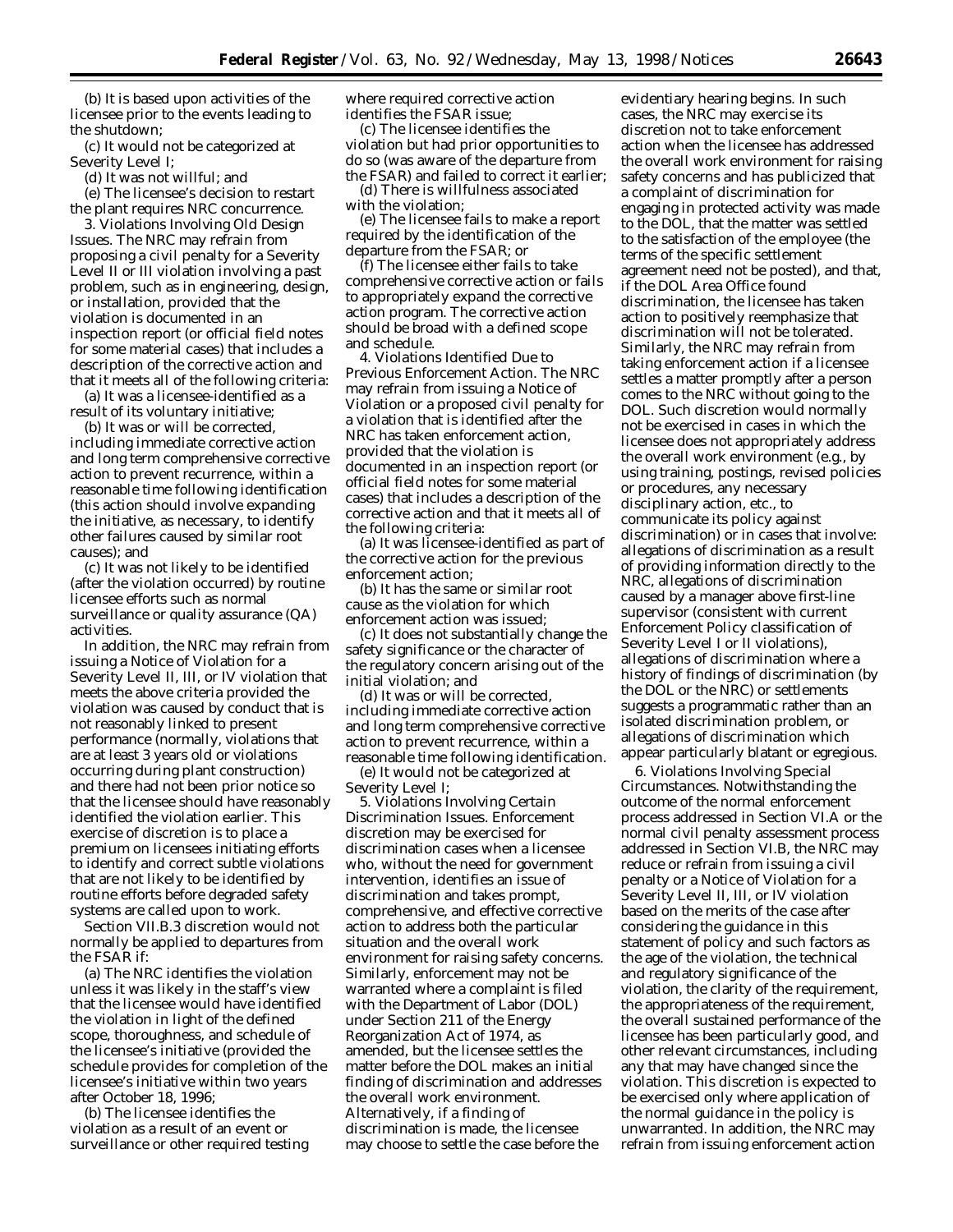for violations resulting from matters not within a licensee's control, such as equipment failures that were not avoidable by reasonable licensee quality assurance measures or management controls. Generally, however, licensees are held responsible for the acts of their employees and contractors. Accordingly, this policy should not be construed to excuse personnel or contractor errors.

# *C. Exercise of Discretion for an Operating Facility*

On occasion, circumstances may arise where a licensee's compliance with a Technical Specification (TS) Limiting Condition for Operation or with other license conditions would involve an unnecessary plant transient or performance of testing, inspection, or system realignment that is inappropriate with the specific plant conditions, or unnecessary delays in plant startup without a corresponding health and safety benefit. In these circumstances, the NRC staff may choose not to enforce the applicable TS or other license condition. This enforcement discretion, designated as a Notice of Enforcement Discretion (NOED), will only be exercised if the NRC staff is clearly satisfied that the action is consistent with protecting the public health and safety. A licensee seeking the issuance of a NOED must provide a written justification, or in circumstances where good cause is shown, oral justification followed as soon as possible by written justification, which documents the safety basis for the request and provides whatever other information the NRC staff deems necessary in making a decision on whether or not to issue a NOED.

The appropriate Regional Administrator, or his or her designee, may issue a NOED where the noncompliance is temporary and nonrecurring when an amendment is not practical. The Director, Office of Nuclear Reactor Regulation, or his or her designee, may issue a NOED if the expected noncompliance will occur during the brief period of time it requires the NRC staff to process an emergency or exigent license amendment under the provisions of 10 CFR  $50.91(a)(5)$  or  $(6)$ . The person exercising enforcement discretion will document the decision.

For an operating plant, this exercise of enforcement discretion is intended to minimize the potential safety consequences of unnecessary plant transients with the accompanying operational risks and impacts or to eliminate testing, inspection, or system realignment which is inappropriate for

the particular plant conditions. For plants in a shutdown condition, exercising enforcement discretion is intended to reduce shutdown risk by, again, avoiding testing, inspection or system realignment which is inappropriate for the particular plant conditions, in that, it does not provide a safety benefit or may, in fact, be detrimental to safety in the particular plant condition. Exercising enforcement discretion for plants attempting to startup is less likely than exercising it for an operating plant, as simply delaying startup does not usually leave the plant in a condition in which it could experience undesirable transients. In such cases, the Commission would expect that discretion would be exercised with respect to equipment or systems only when it has at least concluded that, notwithstanding the conditions of the license: (1) The equipment or system does not perform a safety function in the mode in which operation is to occur; (2) the safety function performed by the equipment or system is of only marginal safety benefit, provided remaining in the current mode increases the likelihood of an unnecessary plant transient; or (3) the TS or other license condition requires a test, inspection or system realignment that is inappropriate for the particular plant conditions, in that it does not provide a safety benefit, or may, in fact, be detrimental to safety in the particular plant condition.

The decision to exercise enforcement discretion does not change the fact that a violation will occur nor does it imply that enforcement discretion is being exercised for any violation that may have led to the violation at issue. In each case where the NRC staff has chosen to issue a NOED, enforcement action will normally be taken for the root causes, to the extent violations were involved, that led to the noncompliance for which enforcement discretion was used. The enforcement action is intended to emphasize that licensees should not rely on the NRC's authority to exercise enforcement discretion as a routine substitute for compliance or for requesting a license amendment.

Finally, it is expected that the NRC staff will exercise enforcement discretion in this area infrequently. Although a plant must shut down, refueling activities may be suspended, or plant startup may be delayed, absent the exercise of enforcement discretion, the NRC staff is under no obligation to take such a step merely because it has been requested. The decision to forego enforcement is discretionary. When enforcement discretion is to be

exercised, it is to be exercised only if the NRC staff is clearly satisfied that such action is warranted from a health and safety perspective.

# **VIII. Enforcement Actions Involving Individuals**

Enforcement actions involving individuals, including licensed operators, are significant personnel actions, which will be closely controlled and judiciously applied. An enforcement action involving an individual will normally be taken only when the NRC is satisfied that the individual fully understood, or should have understood, his or her responsibility; knew, or should have known, the required actions; and knowingly, or with careless disregard (i.e., with more than mere negligence) failed to take required actions which have actual or potential safety significance. Most transgressions of individuals at the level of Severity Level III or IV violations will be handled by citing only the facility licensee.

More serious violations, including those involving the integrity of an individual (e.g., lying to the NRC) concerning matters within the scope of the individual's responsibilities, will be considered for enforcement action against the individual as well as against the facility licensee. Action against the individual, however, will not be taken if the improper action by the individual was caused by management failures. The following examples of situations illustrate this concept:

• Inadvertent individual mistakes resulting from inadequate training or guidance provided by the facility licensee.

• Inadvertently missing an insignificant procedural requirement when the action is routine, fairly uncomplicated, and there is no unusual circumstance indicating that the procedures should be referred to and followed step-by-step.

• Compliance with an express direction of management, such as the Shift Supervisor or Plant Manager, resulted in a violation unless the individual did not express his or her concern or objection to the direction.

• Individual error directly resulting from following the technical advice of an expert unless the advise was clearly unreasonable and the licensed individual should have recognized it as such.

• Violations resulting from inadequate procedures unless the individual used a faulty procedure knowing it was faulty and had not attempted to get the procedure corrected.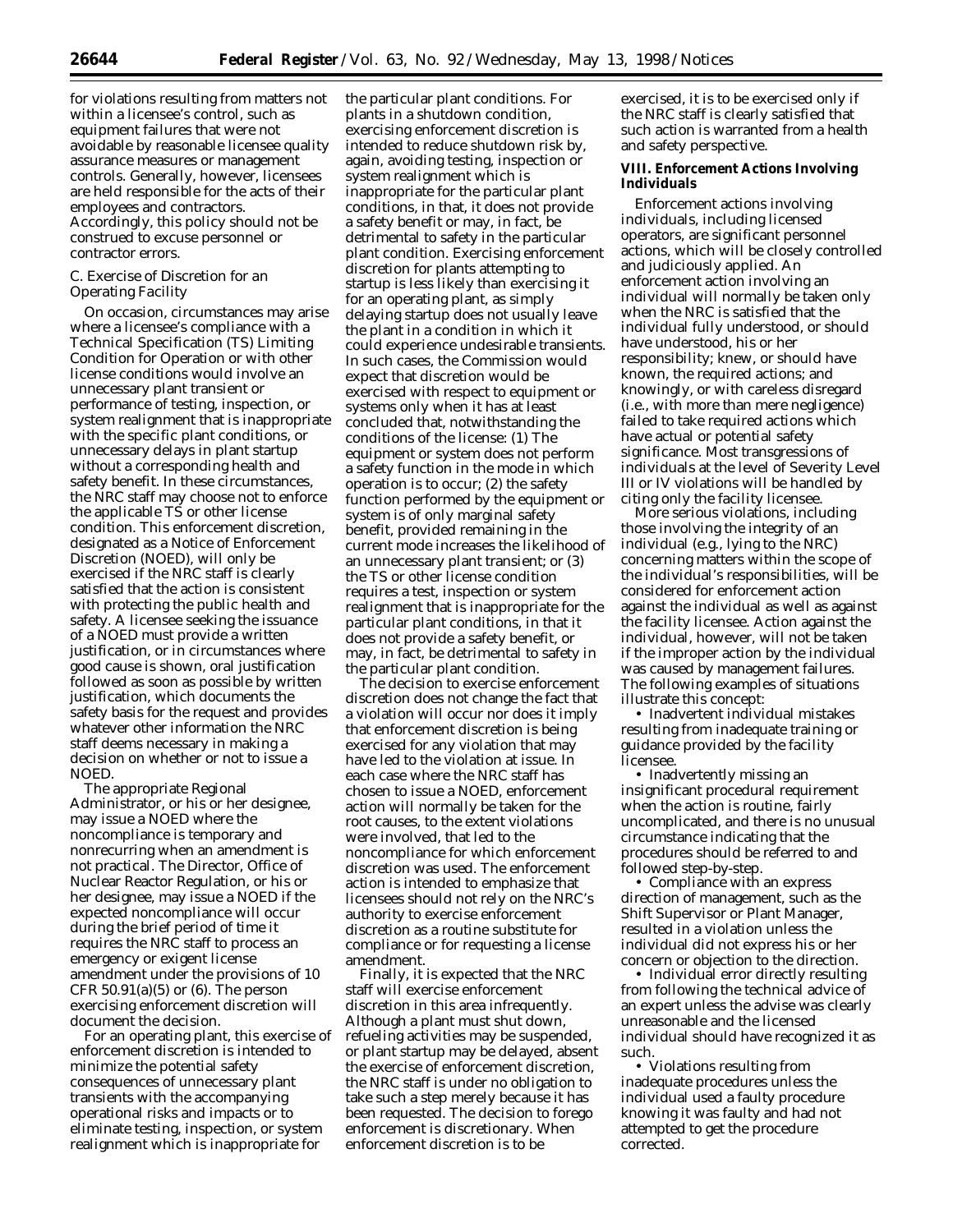Listed below are examples of situations which could result in enforcement actions involving individuals, licensed or unlicensed. If the actions described in these examples are taken by a licensed operator or taken deliberately by an unlicensed individual, enforcement action may be taken directly against the individual. However, violations involving willful conduct not amounting to deliberate action by an unlicensed individual in these situations may result in enforcement action against a licensee that may impact an individual. The situations include, but are not limited to, violations that involve:

• Willfully causing a licensee to be in violation of NRC requirements.

• Willfully taking action that would have caused a licensee to be in violation of NRC requirements but the action did not do so because it was detected and corrective action was taken.

• Recognizing a violation of procedural requirements and willfully not taking corrective action.

• Willfully defeating alarms which have safety significance.

• Unauthorized abandoning of reactor controls.

• Dereliction of duty.

• Falsifying records required by NRC regulations or by the facility license.

• Willfully providing, or causing a licensee to provide, an NRC inspector or investigator with inaccurate or incomplete information on a matter material to the NRC.

• Willfully withholding safety significant information rather than making such information known to appropriate supervisory or technical personnel in the licensee's organization.

• Submitting false information and as a result gaining unescorted access to a nuclear power plant.

• Willfully providing false data to a licensee by a contractor or other person who provides test or other services, when the data affects the licensee's compliance with 10 CFR Part 50, Appendix B, or other regulatory requirement.

• Willfully providing false certification that components meet the requirements of their intended use, such as ASME Code.

• Willfully supplying, by contractors of equipment for transportation of radioactive material, casks that do not comply with their certificates of compliance.

• Willfully performing unauthorized bypassing of required reactor or other facility safety systems.

• Willfully taking actions that violate Technical Specification Limiting Conditions for Operation or other

license conditions (enforcement action for a willful violation will not be taken if that violation is the result of action taken following the NRC's decision to forego enforcement of the Technical Specification or other license condition or if the operator meets the requirements of 10 CFR 50.54 (x), (i.e., unless the operator acted unreasonably considering all the relevant circumstances surrounding the emergency).

Normally, some enforcement action is taken against a licensee for violations caused by significant acts of wrongdoing by its employees, contractors, or contractors' employees. In deciding whether to issue an enforcement action to an unlicensed person as well as to the licensee, the NRC recognizes that judgments will have to be made on a case by case basis. In making these decisions, the NRC will consider factors such as the following:

1. The level of the individual within the organization.

2. The individual's training and experience as well as knowledge of the potential consequences of the wrongdoing.

3. The safety consequences of the misconduct.

4. The benefit to the wrongdoer, e.g., personal or corporate gain.

5. The degree of supervision of the individual, i.e., how closely is the individual monitored or audited, and the likelihood of detection (such as a radiographer working independently in the field as contrasted with a team activity at a power plant).

6. The employer's response, e.g., disciplinary action taken.

7. The attitude of the wrongdoer, e.g., admission of wrongdoing, acceptance of responsibility.

8. The degree of management responsibility or culpability.

9. Who identified the misconduct. Any proposed enforcement action

involving individuals must be issued with the concurrence of the Deputy Executive Director. The particular sanction to be used should be determined on a case-by-case basis.<sup>10</sup> Notices of Violation and Orders are

examples of enforcement actions that may be appropriate against individuals. The administrative action of a Letter of Reprimand may also be considered. In addition, the NRC may issue Demands for Information to gather information to enable it to determine whether an order or other enforcement action should be issued.

Orders to NRC-licensed reactor operators may involve suspension for a specified period, modification, or revocation of their individual licenses. Orders to unlicensed individuals might include provisions that would:

• Prohibit involvement in NRC licensed activities for a specified period of time (normally the period of suspension would not exceed 5 years) or until certain conditions are satisfied, e.g., completing specified training or meeting certain qualifications.

• Require notification to the NRC before resuming work in licensed activities.

• Require the person to tell a prospective employer or customer engaged in licensed activities that the person has been subject to an NRC order.

In the case of a licensed operator's failure to meet applicable fitness-forduty requirements (10 CFR 55.53(j)), the NRC may issue a Notice of Violation or a civil penalty to the Part 55 licensee, or an order to suspend, modify, or revoke the Part 55 license. These actions may be taken the first time a licensed operator fails a drug or alcohol test, that is, receives a confirmed positive test that exceeds the cutoff levels of 10 CFR Part 26 or the facility licensee's cutoff levels, if lower. However, normally only a Notice of Violation will be issued for the first confirmed positive test in the absence of aggravating circumstances such as errors in the performance of licensed duties or evidence of prolonged use. In addition, the NRC intends to issue an order to suspend the Part 55 license for up to 3 years the second time a licensed operator exceeds those cutoff levels. In the event there are less than 3 years remaining in the term of the individual's license, the NRC may consider not renewing the individual's license or not issuing a new license after the three year period is completed. The NRC intends to issue an order to revoke the Part 55 license the third time a licensed operator exceeds those cutoff levels. A licensed operator or applicant who refuses to participate in the drug and alcohol testing programs established by the facility licensee or who is involved in the sale, use, or possession of an illegal drug is also subject to license suspension, revocation, or denial.

<sup>10</sup>Except for individuals subject to civil penalties under section 206 of the Energy Reorganization Act of 1974, as amended, NRC will not normally impose a civil penalty against an individual. However, section 234 of the Atomic Energy Act (AEA) gives the Commission authority to impose civil penalties on ''any person.'' ''Person'' is broadly defined in Section 11s of the AEA to include individuals, a variety of organizations, and any representatives or agents. This gives the Commission authority to impose civil penalties on employees of licensees or on separate entities when a violation of a requirement directly imposed on them is committed.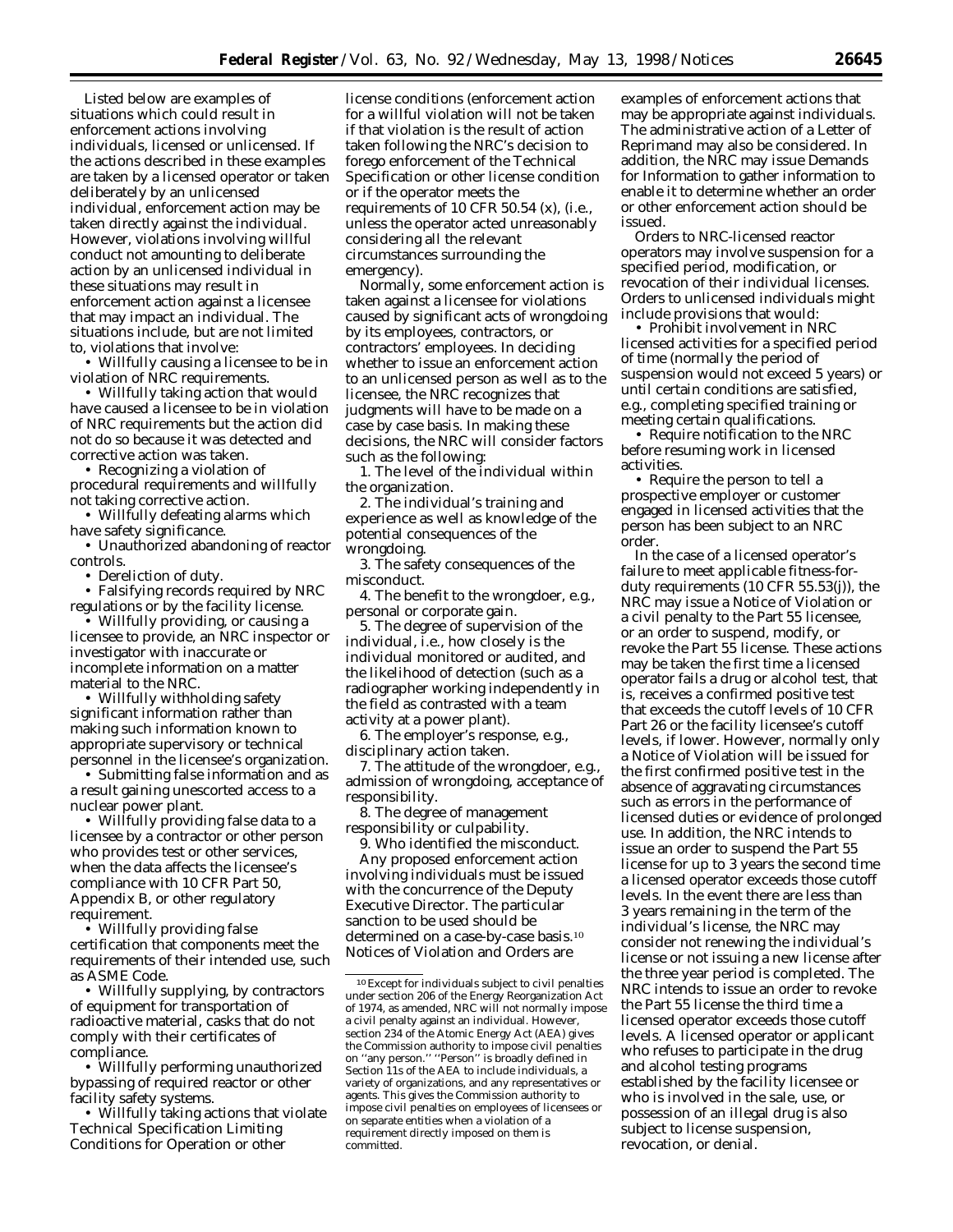In addition, the NRC may take enforcement action against a licensee that may impact an individual, where the conduct of the individual places in question the NRC's reasonable assurance that licensed activities will be properly conducted. The NRC may take enforcement action for reasons that would warrant refusal to issue a license on an original application. Accordingly, appropriate enforcement actions may be taken regarding matters that raise issues of integrity, competence, fitness-forduty, or other matters that may not necessarily be a violation of specific Commission requirements.

In the case of an unlicensed person, whether a firm or an individual, an order modifying the facility license may be issued to require (1) the removal of the person from all licensed activities for a specified period of time or indefinitely, (2) prior notice to the NRC before utilizing the person in licensed activities, or (3) the licensee to provide notice of the issuance of such an order to other persons involved in licensed activities making reference inquiries. In addition, orders to employers might require retraining, additional oversight, or independent verification of activities performed by the person, if the person is to be involved in licensed activities.

# **IX. Inaccurate and Incomplete Information**

A violation of the regulations involving submittal of incomplete and/ or inaccurate information, whether or not considered a material false statement, can result in the full range of enforcement sanctions. The labeling of a communication failure as a material false statement will be made on a caseby-case basis and will be reserved for egregious violations. Violations involving inaccurate or incomplete information or the failure to provide significant information identified by a licensee normally will be categorized based on the guidance herein, in Section IV, ''Severity of Violations,'' and in Supplement VII.

The Commission recognizes that oral information may in some situations be inherently less reliable than written submittals because of the absence of an opportunity for reflection and management review. However, the Commission must be able to rely on oral communications from licensee officials concerning significant information. Therefore, in determining whether to take enforcement action for an oral statement, consideration may be given to factors such as (1) the degree of knowledge that the communicator should have had, regarding the matter, in view of his or her position, training,

and experience; (2) the opportunity and time available prior to the communication to assure the accuracy or completeness of the information; (3) the degree of intent or negligence, if any, involved; (4) the formality of the communication; (5) the reasonableness of NRC reliance on the information; (6) the importance of the information which was wrong or not provided; and (7) the reasonableness of the explanation for not providing complete and accurate information.

Absent at least careless disregard, an incomplete or inaccurate unsworn oral statement normally will not be subject to enforcement action unless it involves significant information provided by a licensee official. However, enforcement action may be taken for an unintentionally incomplete or inaccurate oral statement provided to the NRC by a licensee official or others on behalf of a licensee, if a record was made of the oral information and provided to the licensee thereby permitting an opportunity to correct the oral information, such as if a transcript of the communication or meeting summary containing the error was made available to the licensee and was not subsequently corrected in a timely manner.

When a licensee has corrected inaccurate or incomplete information, the decision to issue a Notice of Violation for the initial inaccurate or incomplete information normally will be dependent on the circumstances, including the ease of detection of the error, the timeliness of the correction, whether the NRC or the licensee identified the problem with the communication, and whether the NRC relied on the information prior to the correction. Generally, if the matter was promptly identified and corrected by the licensee prior to reliance by the NRC, or before the NRC raised a question about the information, no enforcement action will be taken for the initial inaccurate or incomplete information. On the other hand, if the misinformation is identified after the NRC relies on it, or after some question is raised regarding the accuracy of the information, then some enforcement action normally will be taken even if it is in fact corrected. However, if the initial submittal was accurate when made but later turns out to be erroneous because of newly discovered information or advance in technology, a citation normally would not be appropriate if, when the new information became available or the advancement in technology was made, the initial submittal was corrected.

The failure to correct inaccurate or incomplete information which the licensee does not identify as significant normally will not constitute a separate violation. However, the circumstances surrounding the failure to correct may be considered relevant to the determination of enforcement action for the initial inaccurate or incomplete statement. For example, an unintentionally inaccurate or incomplete submission may be treated as a more severe matter if the licensee later determines that the initial submittal was in error and does not correct it or if there were clear opportunities to identify the error. If information not corrected was recognized by a licensee as significant, a separate citation may be made for the failure to provide significant information. In any event, in serious cases where the licensee's actions in not correcting or providing information raise questions about its commitment to safety or its fundamental trustworthiness, the Commission may exercise its authority to issue orders modifying, suspending, or revoking the license. The Commission recognizes that enforcement determinations must be made on a case-by-case basis, taking into consideration the issues described in this section.

## **X. Enforcement Action Against Non-Licensees**

The Commission's enforcement policy is also applicable to non-licensees, including contractors and subcontractors, holders of NRC approvals, e.g., certificates of compliance, early site permits, standard design certificates, quality assurance program approvals, or applicants for any of them, and to employees of any of the foregoing, who knowingly provide components, equipment, or other goods or services that relate to a licensee's activities subject to NRC regulation. The prohibitions and sanctions for any of these persons who engage in deliberate misconduct or knowing submission of incomplete or inaccurate information are provided in the rule on deliberate misconduct, e.g., 10 CFR 30.10 and 50.5.

Contractors who supply products or services provided for use in nuclear activities are subject to certain requirements designed to ensure that the products or services supplied that could affect safety are of high quality. Through procurement contracts with licensees, suppliers may be required to have quality assurance programs that meet applicable requirements, e.g., 10 CFR Part 50, Appendix B, and 10 CFR Part 71, Subpart H. Contractors supplying certain products or services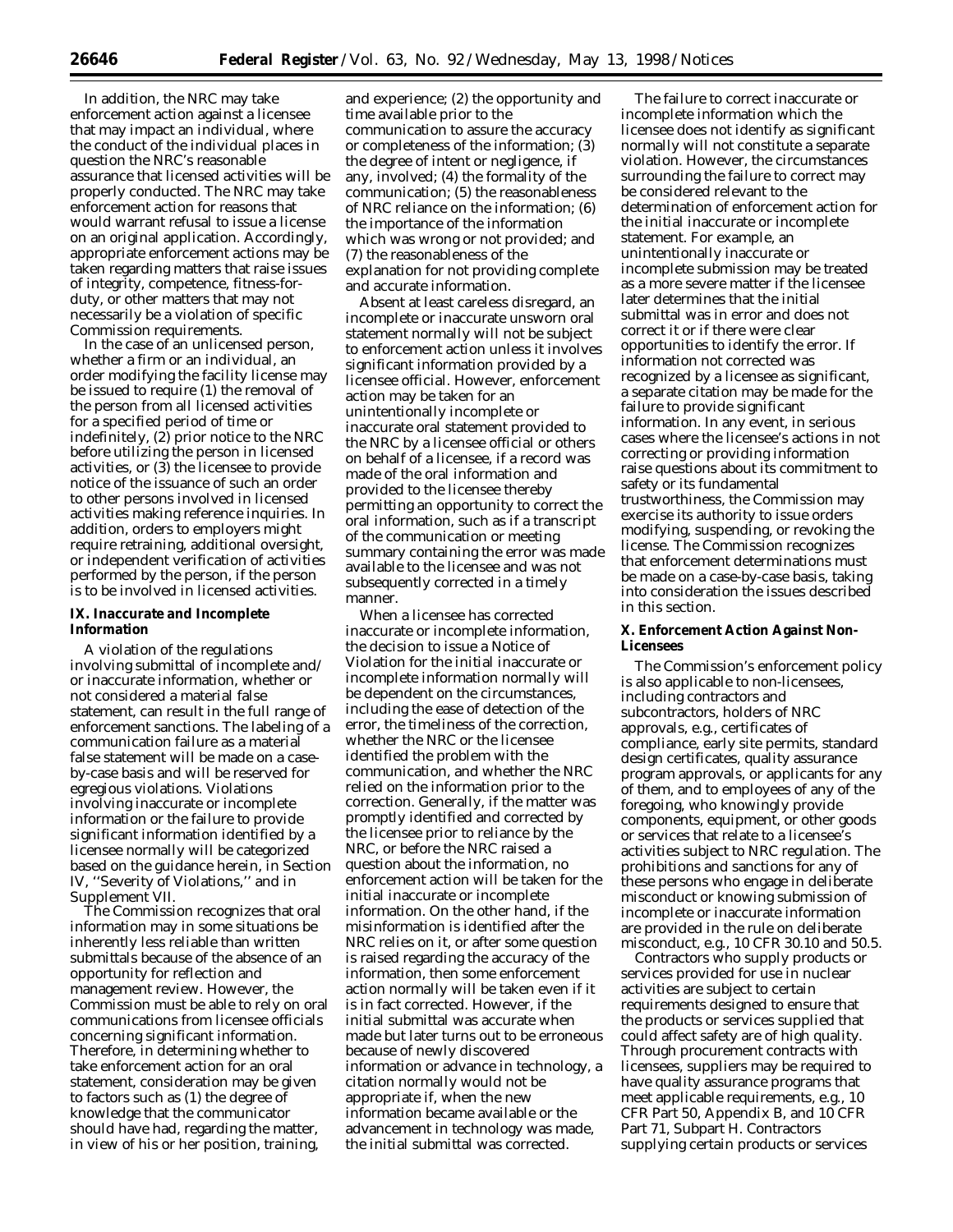to licensees are subject to the requirements of 10 CFR Part 21 regarding reporting of defects in basic components.

When inspections determine that violations of NRC requirements have occurred, or that contractors have failed to fulfill contractual commitments (e.g., 10 CFR Part 50, Appendix B) that could adversely affect the quality of a safety significant product or service, enforcement action will be taken. Notices of Violation and civil penalties will be used, as appropriate, for licensee failures to ensure that their contractors have programs that meet applicable requirements. Notices of Violation will be issued for contractors who violate 10 CFR Part 21. Civil penalties will be imposed against individual directors or responsible officers of a contractor organization who knowingly and consciously fail to provide the notice required by 10 CFR 21.21(b)(1). Notices of Nonconformance will be used for contractors who fail to meet commitments related to NRC activities.

# **XI. Referrals to the Department of Justice**

Alleged or suspected criminal violations of the Atomic Energy Act (and of other relevant Federal laws) are referred to the Department of Justice (DOJ) for investigation. Referral to the DOJ does not preclude the NRC from taking other enforcement action under this policy. However, enforcement actions will be coordinated with the DOJ in accordance with the Memorandum of Understanding between the NRC and the DOJ, 53 FR 50317 (December 14, 1988).

# **XII. Public Disclosure of Enforcement Actions**

Enforcement actions and licensees' responses, in accordance with 10 CFR 2.790, are publicly available for inspection. In addition, press releases are generally issued for orders and civil penalties and are issued at the same time the order or proposed imposition of the civil penalty is issued. In addition, press releases are usually issued when a proposed civil penalty is withdrawn or substantially mitigated by some amount. Press releases are not normally issued for Notices of Violation that are not accompanied by orders or proposed civil penalties.

# **XIII. Reopening Closed Enforcement Actions**

If significant new information is received or obtained by NRC which indicates that an enforcement sanction was incorrectly applied, consideration may be given, dependent on the

circumstances, to reopening a closed enforcement action to increase or decrease the severity of a sanction or to correct the record. Reopening decisions will be made on a case-by-case basis, are expected to occur rarely, and require the specific approval of the Deputy Executive Director.

## **Appendix A: Safety and Compliance**

As commonly understood, safety means freedom from exposure to danger, or protection from harm. In a practical sense, an activity is deemed to be safe if the perceived risks are judged to be acceptable. The Atomic Energy Act of 1954, as amended, establishes ''adequate protection'' as the standard of safety on which NRC regulation is based. In the context of NRC regulation, safety means avoiding undue risk or, stated another way, providing reasonable assurance of adequate protection for the public in connection with the use of source, byproduct and special nuclear materials.

The definition of compliance is much simpler. Compliance simply means meeting applicable regulatory requirements. The relationship between compliance and safety is discussed below.

• Safety is the fundamental regulatory objective, and compliance with NRC requirements plays a fundamental role in giving the NRC confidence that safety is being maintained. NRC requirements, including technical specifications, other license conditions, orders, and regulations, have been designed to ensure adequate protection—which corresponds to ''no undue risk to public health and safety''—through acceptable design, construction, operation, maintenance, modification, and quality assurance measures. In the context of riskinformed regulation, compliance plays a very important role in ensuring that key assumptions used in underlying risk and engineering analyses remain valid.

• Adequate protection is presumptively assured by compliance with NRC requirements. Circumstances may arise, however, where new information reveals, for example, that an unforeseen hazard exists or that there is a substantially greater potential for a known hazard to occur. In such situations, the NRC has the statutory authority to require licensee action above and beyond existing regulations to maintain the level of protection necessary to avoid undue risk to public health and safety.

• The NRC has the authority to exercise discretion to permit continued operations despite the existence of a noncompliance where the noncompliance is not significant from a risk perspective and does not, in the particular circumstances, pose an undue risk to public health and safety. When noncompliances occur, the NRC must evaluate the degree of risk posed by that noncompliance to determine if specific immediate action is required. Where needed to ensure adequate protection of public health and safety, the NRC may demand immediate licensee action, up to and including a shutdown or cessation of licensed activities. In addition, in determining the appropriate action to be

taken, the NRC must evaluate the noncompliance both in terms of its direct safety and regulatory significance and by assessing whether it is part of a pattern of noncompliance (i.e., the degree of pervasiveness) that can lead to the determination that licensee control processes are no longer adequate to ensure protection of the public health and safety. Based on the NRC's evaluation, the appropriate action could include refraining from taking any action, taking specific enforcement action, issuing orders, or providing input to other regulatory actions or assessments, such as increased oversight (e.g., increased inspection).

• Since some requirements are more important to safety than others, the Commission should use a risk-informed approach when applying NRC resources to the oversight of licensed activities (this includes enforcement).

## **Appendix B: Supplements—Enforcement Examples**

This appendix provides examples of violations in each of four severity levels as guidance in determining the appropriate severity level for violations in each of eight activity areas (reactor operations, Part 50 facility construction, safeguards, health physics, transportation, fuel cycle and materials operations, miscellaneous matters, and emergency preparedness).

#### **Supplement I—Reactor Operations**

This supplement provides examples of violations in each of the four severity levels as guidance in determining the appropriate severity level for violations in the area of reactor operations.

A. *Severity Level I*—Violations involving for example:

1. A Safety Limit, as defined in 10 CFR 50.36 and the Technical Specifications being exceeded;

2. A system 11 designed to prevent or mitigate a serious safety event not being able to perform its intended safety function<sup>12</sup> when actually called upon to work;

3. An accidental criticality; or

4. A licensed operator at the controls of a nuclear reactor, or a senior operator directing licensed activities, involved in procedural errors which result in, or exacerbate the consequences of, an alert or higher level emergency and who, as a result of subsequent testing, receives a confirmed positive test result for drugs or alcohol.

B. *Severity Level II*—Violations involving for example:

1. A system designed to prevent or mitigate serious safety events not being able to perform its intended safety function;

2. A licensed operator involved in the use, sale, or possession of illegal drugs or the consumption of alcoholic beverages, within the protected area;

<sup>&</sup>lt;sup>11</sup>The term "system" as used in these supplements, includes administrative and managerial control systems, as well as physical systems.

<sup>12</sup> ''Intended safety function'' means the total safety function, and is not directed toward a loss of redundancy. A loss of one subsystem does not defeat the intended safety function as long as the other subsystem is operable.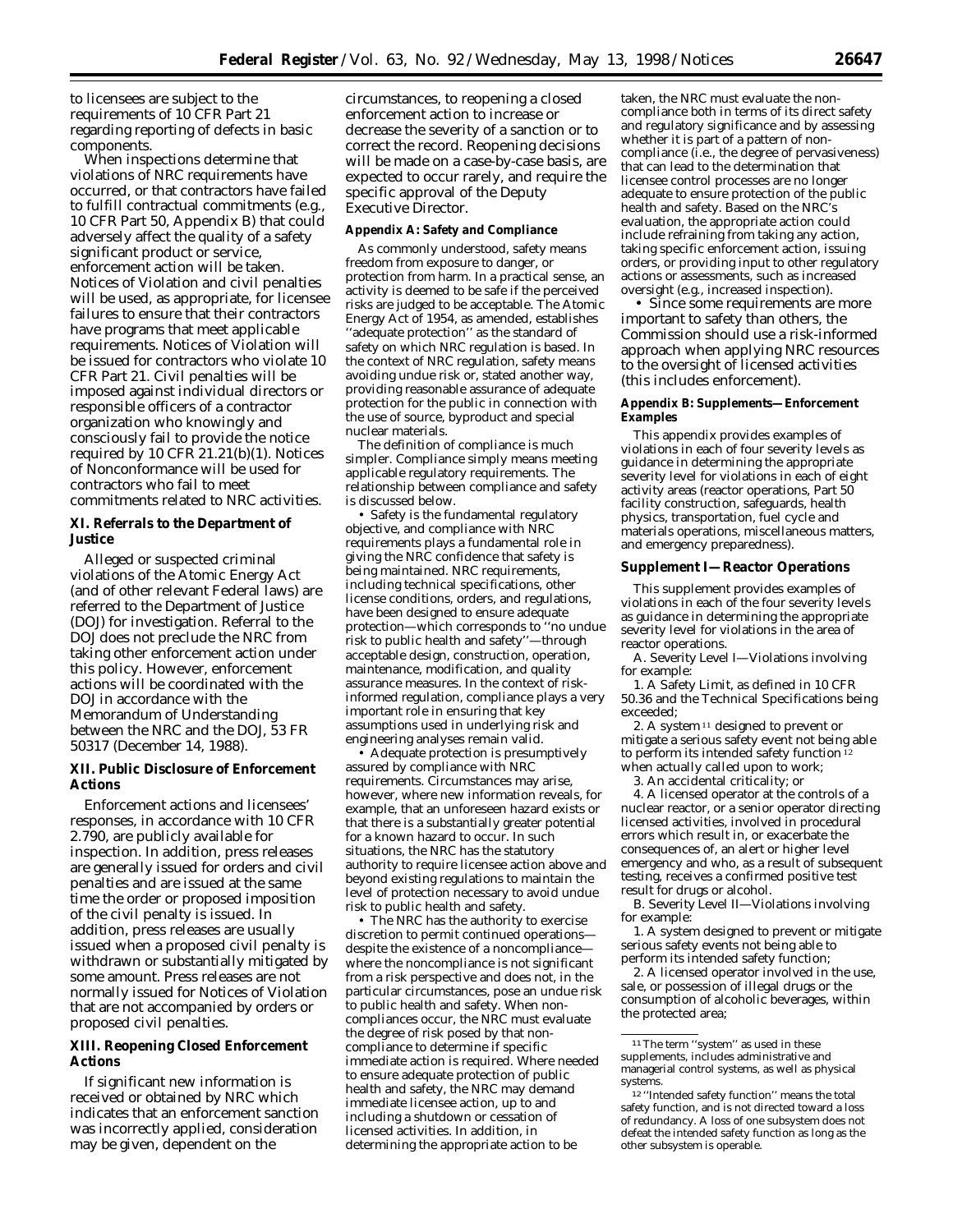3. A licensed operator at the control of a nuclear reactor, or a senior operator directing licensed activities, involved in procedural errors and who, as a result of subsequent testing, receives a confirmed positive test result for drugs or alcohol; or

4. Failures to meet 10 CFR 50.59 including several unreviewed safety questions, or conflicts with technical specifications, involving a broad spectrum of problems affecting multiple areas, some of which impact the operability of required equipment. C. *Severity Level III*—Violations involving

for example:

1. A significant failure to comply with the Action Statement for a Technical Specification Limiting Condition for Operation where the appropriate action was not taken within the required time, such as:

(a) In a pressurized water reactor, in the applicable modes, having one high-pressure safety injection pump inoperable for a period in excess of that allowed by the action statement; or

(b) In a boiling water reactor, one primary containment isolation valve inoperable for a period in excess of that allowed by the action statement.

2. A system designed to prevent or mitigate a serious safety event:

(a) Not being able to perform its intended function under certain conditions (e.g., safety system not operable unless offsite power is available; materials or components not environmentally qualified); or

(b) Being degraded to the extent that a detailed evaluation would be required to determine its operability (e.g., component parameters outside approved limits such as pump flow rates, heat exchanger transfer characteristics, safety valve lift setpoints, or valve stroke times);

3. Inattentiveness to duty on the part of licensed personnel;

4. Changes in reactor parameters that cause unanticipated reductions in margins of safety;

5. [Reserved]

6. A licensee failure to conduct adequate oversight of contractors resulting in the use of products or services that are of defective or indeterminate quality and that have safety significance;

7. A breakdown in the control of licensed activities involving a number of violations that are related (or, if isolated, that are recurring violations) that collectively represent a potentially significant lack of attention or carelessness toward licensed responsibilities;

8. A licensed operator's confirmed positive test for drugs or alcohol that does not result in a Severity Level I or II violation;

9. Equipment failures caused by inadequate or improper maintenance that substantially complicates recovery from a plant transient;

10. The failure to meet 10 CFR 50.59 where an unreviewed safety question is involved, or a conflict with a technical specification, such that a license amendment is required;

11. The failure to perform the required evaluation under 10 CFR 50.59 prior to implementation of the change in those situations in which no unreviewed safety question existed, but an extensive evaluation

would be needed before a licensee would have had a reasonable expectation that an unreviewed safety question did not exist;

12. Programmatic failures (i.e., multiple or recurring failures) to meet the requirements of 10 CFR 50.59 and/or 50.71(e) that show a significant lack of attention to detail, whether or not such failures involve an unreviewed safety question, resulting in a current safety or regulatory concern about the accuracy of the FSAR or a concern that 10 CFR 50.59 requirements are not being met. Application of this example requires weighing factors such as: a) the time period over which the violations occurred and existed, b) the number of failures, c) whether one or more systems, functions, or pieces of equipment were involved and the importance of such equipment, functions, or systems, and d) the potential significance of the failures;

13. The failure to update the FSAR as required by 10 CFR 50.71(e) where the unupdated FSAR was used in performing a 10 CFR 50.59 evaluation and as a result, an inadequate decision was made demonstrating a significant regulatory concern; or

14. The failure to make a report required by 10 CFR 50.72 or 50.73 associated with (a) an unreviewed safety question, (b) a conflict with a technical specification, or (c) any other Severity Level III violation.

D. *Severity Level IV*—Violations involving for example:

1. A less significant failure to comply with the Action Statement for a Technical Specification Limiting Condition for Operation where the appropriate action was not taken within the required time, such as:

(a) In a pressurized water reactor, a 5% deficiency in the required volume of the condensate storage tank; or

(b) In a boiling water reactor, one subsystem of the two independent MSIV leakage control subsystems inoperable; 2. [Reserved]

3. A failure to meet regulatory requirements that have more than minor safety or environmental significance;

4. A failure to make a required Licensee Event Report;

5. Relatively isolated violations of 10 CFR 50.59 not involving severity level II or III violations that do not suggest a programmatic failure to meet 10 CFR 50.59. Relatively isolated violations or failures would include a number of recently discovered violations that occurred over a period of years and are not indicative of a programmatic safety concern with meeting 10 CFR 50.59 or 50.71(e);

6. A relatively isolated failure to document an evaluation where there is evidence that an adequate evaluation was performed prior to the change in the facility or procedures, or the conduct of an experiment or test;

7. A failure to update the FSAR as required by 10 CFR 50.71 $(e)$  where an adequate evaluation under 10 CFR 50.59 had been performed and documented; or

8. A past programmatic failure to meet 10 CFR 50.59 and/or 10 CFR 50.71(e) requirements not involving Severity Level II or III violations that does not reflect a current safety or regulatory concern about the accuracy of the FSAR or a concern that 10 CFR 50.59 requirements are not being met.

#### E. Minor Violations

A failure to meet 10 CFR 50.59 requirements that involves a change to the FSAR description or procedure, or involves a test or experiment not described in the FSAR, where there was not a reasonable likelihood that the change to the facility or procedure or the conduct of the test or experiment would ever be an unreviewed safety question. In the case of a 10 CFR  $50.71(e)$  violation, where a failure to update the FSAR would not have a material impact on safety or licensed activities. The focus of the minor violation is not on the actual change, test, or experiment, but on the potential safety role of the system, equipment, etc., that is being changed, tested, or experimented on.

#### **Supplement II—Part 50 Facility Construction**

This supplement provides examples of violations in each of the four severity levels as guidance in determining the appropriate severity level for violations in the area of Part 50 facility construction.

A. *Severity Level I*—Violations involving structures or systems that are completed <sup>13</sup> in such a manner that they would not have satisfied their intended safety related purpose.

B. *Severity Level II*—Violations involving for example:

1. A breakdown in the Quality Assurance (QA) program as exemplified by deficiencies in construction QA related to more than one work activity (e.g., structural, piping, electrical, foundations). These deficiencies normally involve the licensee's failure to conduct adequate audits or to take prompt corrective action on the basis of such audits and normally involve multiple examples of deficient construction or construction of unknown quality due to inadequate program implementation; or

2. A structure or system that is completed in such a manner that it could have an adverse effect on the safety of operations.

C. *Severity Level III*—Violations involving for example:

1. A deficiency in a licensee QA program for construction related to a single work activity (e.g., structural, piping, electrical or foundations). This significant deficiency normally involves the licensee's failure to conduct adequate audits or to take prompt corrective action on the basis of such audits, and normally involves multiple examples of deficient construction or construction of unknown quality due to inadequate program implementation;

2. A failure to confirm the design safety requirements of a structure or system as a result of inadequate preoperational test program implementation; or

3. A failure to make a required 10 CFR 50.55(e) report.

D. *Severity Level IV*—Violations involving failure to meet regulatory requirements including one or more Quality Assurance Criterion not amounting to Severity Level I,

<sup>13</sup>The term ''completed'' as used in this supplement means completion of construction including review and acceptance by the construction QA organization.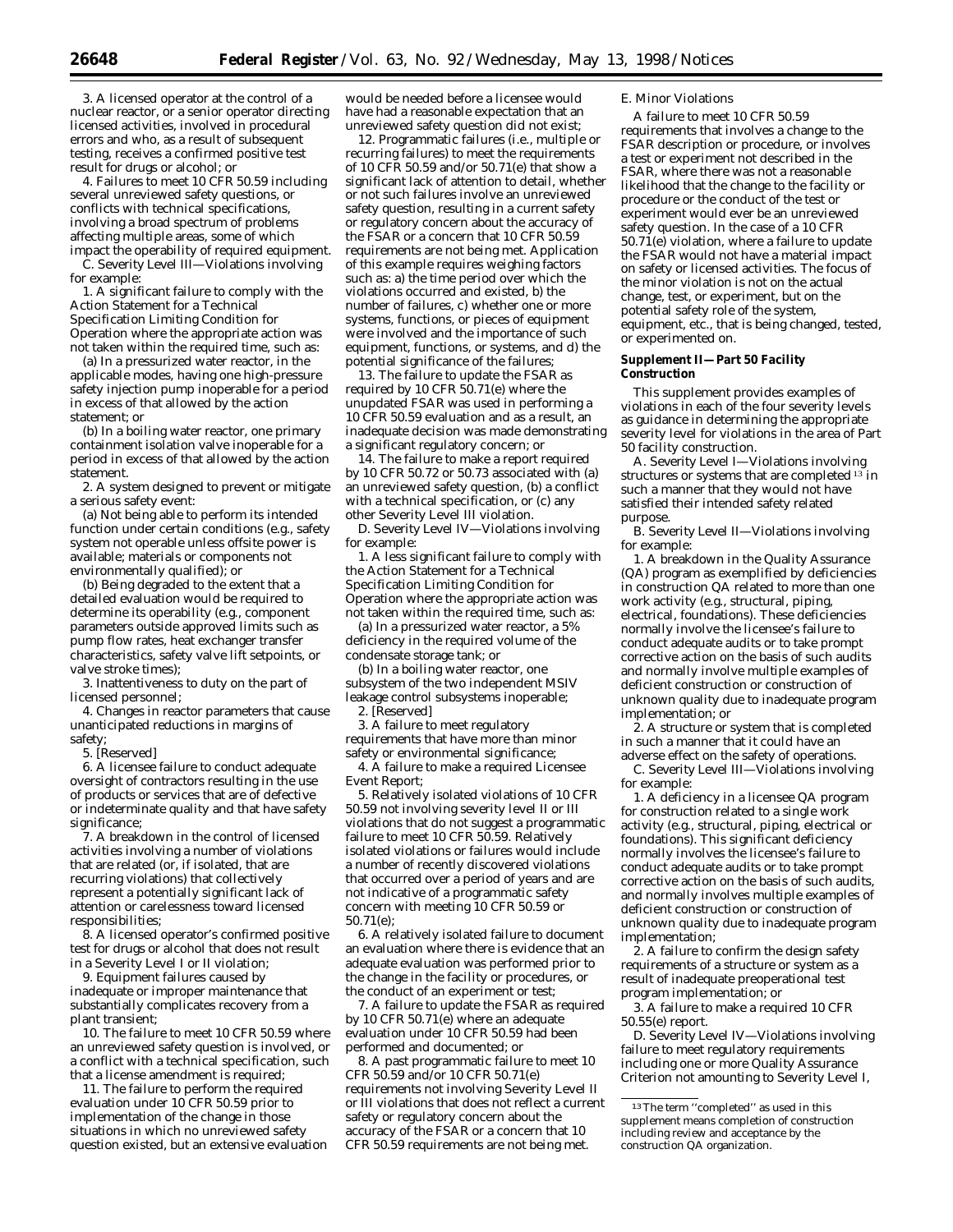II, or III violations that have more than minor safety or environmental significance.

#### **Supplement III—Safeguards**

This supplement provides examples of violations in each of the four severity levels as guidance in determining the appropriate severity level for violations in the area of safeguards.

A. *Severity Level I*—Violations involving for example:

1. An act of radiological sabotage in which the security system did not function as required and, as a result of the failure, there was a significant event, such as:

(a) A Safety Limit, as defined in 10 CFR 50.36 and the Technical Specifications, was exceeded;

(b) A system designed to prevent or mitigate a serious safety event was not able to perform its intended safety function when actually called upon to work; or

(c) An accidental criticality occurred;

2. The theft, loss, or diversion of a formula quantity 14 of special nuclear material (SNM); or

3. Actual unauthorized production of a formula quantity of SNM

B. *Severity Level II*—Violations involving for example:

1. The entry of an unauthorized individual 15 who represents a threat into a

vital area 16 from outside the protected area; 2. The theft, loss or diversion of SNM of moderate strategic significance 17 in which

the security system did not function as required; or

3. Actual unauthorized production of SNM.

C. Severity Level III—Violations involving for example:

1. A failure or inability to control access through established systems or procedures, such that an unauthorized individual (i.e., not authorized unescorted access to protected area) could easily gain undetected access 18 into a vital area from outside the protected area;

2. A failure to conduct any search at the access control point or conducting an inadequate search that resulted in the introduction to the protected area of firearms, explosives, or incendiary devices and reasonable facsimiles thereof that could significantly assist radiological sabotage or theft of strategic SNM;

3. A failure, degradation, or other deficiency of the protected area intrusion detection or alarm assessment systems such that an unauthorized individual who represents a threat could predictably circumvent the system or defeat a specific

16The phrase ''vital area'' as used in this supplement includes vital areas and material access areas.

17See 10 CFR 73.2 for the definition of ''special nuclear material of moderate strategic significance.''

<sup>18</sup> In determining whether access can be easily gained, factors such as predictability, identifiability, and ease of passage should be considered.

zone with a high degree of confidence without insider knowledge, or other significant degradation of overall system capability;

4. A significant failure of the safeguards systems designed or used to prevent or detect the theft, loss, or diversion of strategic SNM;

5. A failure to protect or control classified or safeguards information considered to be significant while the information is outside the protected area and accessible to those not authorized access to the protected area;

6. A significant failure to respond to an event either in sufficient time to provide protection to vital equipment or strategic SNM, or with an adequate response force;

7. A failure to perform an appropriate evaluation or background investigation so that information relevant to the access determination was not obtained or considered and as a result a person, who would likely not have been granted access by the licensee, if the required investigation or evaluation had been performed, was granted access; or

8. A breakdown in the security program involving a number of violations that are related (or, if isolated, that are recurring violations) that collectively reflect a potentially significant lack of attention or carelessness toward licensed responsibilities.

D. *Severity Level IV*—Violations involving for example:

1. A failure or inability to control access such that an unauthorized individual (i.e., authorized to protected area but not to vital area) could easily gain undetected access into a vital area from inside the protected area or into a controlled access area;

2. A failure to respond to a suspected event in either a timely manner or with an adequate response force;

3. A failure to implement 10 CFR Parts 25 and 95 with respect to the information addressed under Section 142 of the Act, and the NRC approved security plan relevant to those parts;

4. A failure to make, maintain, or provide log entries in accordance with 10 CFR 73.71 (c) and (d), where the omitted information (i) is not otherwise available in easily retrievable records, and (ii) significantly contributes to the ability of either the NRC or the licensee to identify a programmatic breakdown;

5. A failure to conduct a proper search at the access control point;

6. A failure to properly secure or protect classified or safeguards information inside the protected area which could assist an individual in an act of radiological sabotage or theft of strategic SNM where the information was not removed from the protected area;

7. A failure to control access such that an opportunity exists that could allow unauthorized and undetected access into the protected area but which was neither easily nor likely to be exploitable;

8. A failure to conduct an adequate search at the exit from a material access area;

9. A theft or loss of SNM of low strategic significance that was not detected within the time period specified in the security plan, other relevant document, or regulation; or

10. Other violations that have more than minor safeguards significance.

#### **Supplement IV—Health Physics (10 CFR Part 20)**

This supplement provides examples of violations in each of the four severity levels as guidance in determining the appropriate severity level for violations in the area of health physics, 10 CFR Part 20.19

A. *Severity Level I*—Violations involving for example:

1. A radiation exposure during any year of a worker in excess of 25 rems total effective dose equivalent, 75 rems to the lens of the eye, or 250 rads to the skin of the whole body, or to the feet, ankles, hands or forearms, or to any other organ or tissue;

2. A radiation exposure over the gestation period of the embryo/fetus of a declared pregnant woman in excess of 2.5 rems total effective dose equivalent;

3. A radiation exposure during any year of a minor in excess of 2.5 rems total effective dose equivalent, 7.5 rems to the lens of the eye, or 25 rems to the skin of the whole body, or to the feet, ankles, hands or forearms, or to any other organ or tissue;

4. An annual exposure of a member of the public in excess of 1.0 rem total effective dose equivalent;

5. A release of radioactive material to an unrestricted area at concentrations in excess of 50 times the limits for members of the public as described in 10 CFR  $20.1302(b)(2)(i)$ ; or

6. Disposal of licensed material in quantities or concentrations in excess of 10 times the limits of 10 CFR 20.2003.

B. *Severity Level II*—Violations involving for example:

1. A radiation exposure during any year of a worker in excess of 10 rems total effective dose equivalent, 30 rems to the lens of the eye, or 100 rems to the skin of the whole body, or to the feet, ankles, hands or forearms, or to any other organ or tissue;

2. A radiation exposure over the gestation period of the embryo/fetus of a declared pregnant woman in excess of 1.0 rem total effective dose equivalent;

3. A radiation exposure during any year of a minor in excess of 1 rem total effective dose equivalent; 3.0 rems to the lens of the eye, or 10 rems to the skin of the whole body, or to the feet, ankles, hands or forearms, or to any other organ or tissue;

4. An annual exposure of a member of the public in excess of 0.5 rem total effective dose equivalent;

5. A release of radioactive material to an unrestricted area at concentrations in excess of 10 times the limits for members of the public as described in 10 CFR  $20.1302(b)(2)(i)$  (except when operation up to 0.5 rem a year has been approved by the Commission under Section 20.1301(c));

6. Disposal of licensed material in quantities or concentrations in excess of five times the limits of 10 CFR 20.2003; or

7. A failure to make an immediate notification as required by 10 CFR  $20.2202$  (a)(1) or (a)(2).

C. *Severity Level III—*Violations involving for example:

<sup>14</sup>See 10 CFR 73.2 for the definition of ''formula quantity.''

<sup>15</sup>The term ''unauthorized individual'' as used in this supplement means someone who was not authorized for entrance into the area in question, or not authorized to enter in the manner entered.

<sup>19</sup>Personnel overexposures and associated violations incurred during a life-saving or other emergency response effort will be treated on a caseby-case basis.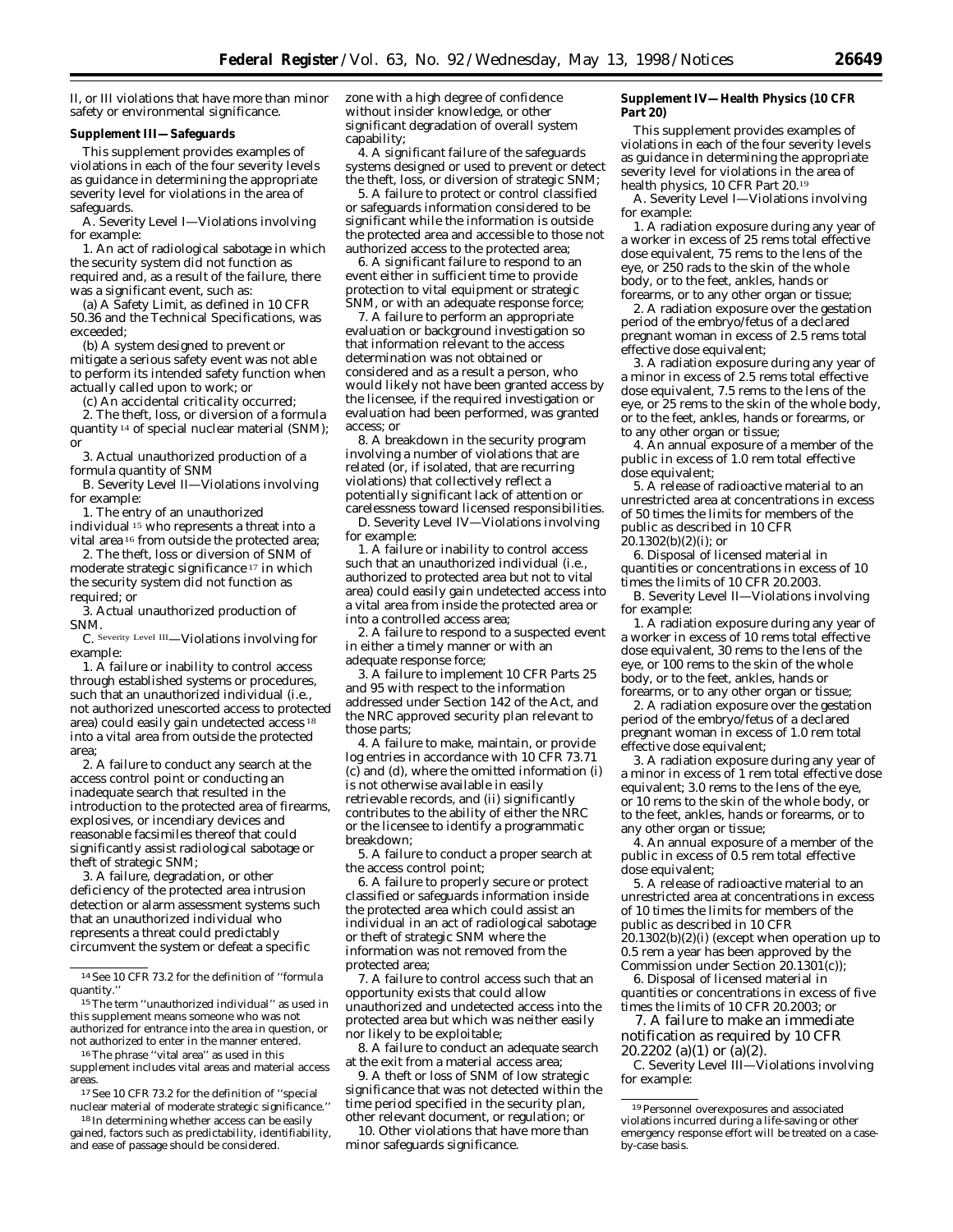1. A radiation exposure during any year of a worker in excess of 5 rems total effective dose equivalent, 15 rems to the lens of the eye, or 50 rems to the skin of the whole body or to the feet, ankles, hands or forearms, or to any other organ or tissue;

2. A radiation exposure over the gestation period of the embryo/fetus of a declared pregnant woman in excess of 0.5 rem total effective dose equivalent (except when doses are in accordance with the provisions of Section 20.1208(d));

3. A radiation exposure during any year of a minor in excess of 0.5 rem total effective dose equivalent; 1.5 rems to the lens of the eye, or 5 rems to the skin of the whole body, or to the feet, ankles, hands or forearms, or to any other organ or tissue;

4. A worker exposure above regulatory limits when such exposure reflects a programmatic (rather than an isolated) weakness in the radiation control program;

5. An annual exposure of a member of the public in excess of 0.1 rem total effective dose equivalent (except when operation up to 0.5 rem a year has been approved by the Commission under Section 20.1301(c));

6. A release of radioactive material to an unrestricted area at concentrations in excess of two times the effluent concentration limits referenced in 10 CFR 20.1302(b)(2)(i) (except when operation up to 0.5 rem a year has been approved by the Commission under Section  $20.1301(c)$ ;

7. A failure to make a 24-hour notification required by 10 CFR 20.2202(b) or an immediate notification required by 10 CFR 20.2201(a)(1)(i);

8. A substantial potential for exposures or releases in excess of the applicable limits in 10 CFR Part 20 Sections 20.1001–20.2401 whether or not an exposure or release occurs;

9. Disposal of licensed material not covered in Severity Levels I or II;

10. A release for unrestricted use of contaminated or radioactive material or equipment that poses a realistic potential for exposure of the public to levels or doses exceeding the annual dose limits for members of the public, or that reflects a programmatic (rather than an isolated) weakness in the radiation control program;

11. Conduct of licensee activities by a technically unqualified person;

12. A significant failure to control licensed material; or

13. A breakdown in the radiation safety program involving a number of violations that are related (or, if isolated, that are recurring) that collectively represent a potentially significant lack of attention or carelessness toward licensed responsibilities.

D. *Severity Level IV—*Violations involving for example:

1. Exposures in excess of the limits of 10 CFR 20.1201, 20.1207, or 20.1208 not constituting Severity Level I, II, or III violations;

2. A release of radioactive material to an unrestricted area at concentrations in excess of the limits for members of the public as referenced in 10 CFR 20.1302(b) $\overline{2}$ (i) (except when operation up to 0.5 rem a year has been approved by the Commission under Section  $20.1301(c)$ 

3. A radiation dose rate in an unrestricted or controlled area in excess of 0.002 rem in

any 1 hour (2 millirem/hour) or 50 millirems in a year;

4. Failure to maintain and implement radiation programs to keep radiation exposures as low as is reasonably achievable;

5. Doses to a member of the public in excess of any EPA generally applicable environmental radiation standards, such as 40 CFR Part 190;

6. A failure to make the 30-day notification required by 10 CFR  $20.2201(a)(1)(ii)$  or 20.2203(a);

7. A failure to make a timely written report as required by 10 CFR 20.2201(b), 20.2204, or 20.2206;

8. A failure to report an exceedance of the dose constraint established in 10 CFR 20.1101(d) or a failure to take corrective action for an exceedance, as required by 10 CFR 20.1101(d); or

9. Any other matter that has more than a minor safety, health, or environmental significance.

#### **Supplement V—Transportation**

This supplement provides examples of violations in each of the four severity levels as guidance in determining the appropriate severity level for violations in the area of NRC transportation requirements 20.

A. *Severity Level I*—Violations involving for example:

1. Failure to meet transportation requirements that resulted in loss of control of radioactive material with a breach in package integrity such that the material caused a radiation exposure to a member of the public and there was clear potential for the public to receive more than .1 rem to the whole body;

2. Surface contamination in excess of 50 times the NRC limit; or

3. External radiation levels in excess of 10 times the NRC limit.

B. *Severity Level II*—Violations involving for example:

1. Failure to meet transportation requirements that resulted in loss of control of radioactive material with a breach in package integrity such that there was a clear potential for the member of the public to receive more than .1 rem to the whole body;

2. Surface contamination in excess of 10, but not more than 50 times the NRC limit;

3. External radiation levels in excess of five, but not more than 10 times the NRC limit; or

4. A failure to make required initial notifications associated with Severity Level I or II violations.

C. *Severity Level III*—Violations involving for example:

1. Surface contamination in excess of five but not more than 10 times the NRC limit;

2. External radiation in excess of one but not more than five times the NRC limit;

3. Any noncompliance with labeling, placarding, shipping paper, packaging,

loading, or other requirements that could reasonably result in the following:

(a) A significant failure to identify the type, quantity, or form of material;

(b) A failure of the carrier or recipient to exercise adequate controls; or

(c) A substantial potential for either personnel exposure or contamination above regulatory limits or improper transfer of material;

4. A failure to make required initial notification associated with Severity Level III violations; or

5. A breakdown in the licensee's program for the transportation of licensed material involving a number of violations that are related (or, if isolated, that are recurring violations) that collectively reflect a potentially significant lack of attention or carelessness toward licensed responsibilities.

D. *Severity Level IV*—Violations involving for example:

1. A breach of package integrity without external radiation levels exceeding the NRC limit or without contamination levels exceeding five times the NRC limits;

2. Surface contamination in excess of but not more than five times the NRC limit;

3. A failure to register as an authorized user of an NRC-Certified Transport package;

4. A noncompliance with shipping papers, marking, labeling, placarding, packaging or loading not amounting to a Severity Level I, II, or III violation;

5. A failure to demonstrate that packages for special form radioactive material meets applicable regulatory requirements;

6. A failure to demonstrate that packages meet DOT Specifications for 7A Type A packages; or

7. Other violations that have more than minor safety or environmental significance.

#### **Supplement VI—Fuel Cycle and Materials Operations**

This supplement provides examples of violations in each of the four severity levels as guidance in determining the appropriate severity level for violations in the area of fuel cycle and materials operations.

A. *Severity Level I*—Violations involving for example:

1. Radiation levels, contamination levels, or releases that exceed 10 times the limits specified in the license;

2. A system designed to prevent or mitigate a serious safety event not being operable when actually required to perform its design function;

3. A nuclear criticality accident;

4. A failure to follow the procedures of the quality management program, required by 10 CFR 35.32, that results in a death or serious injury (e.g., substantial organ impairment) to a patient;

5. A safety limit, as defined in 10 CFR 76.4, the Technical Safety Requirements, or the application being exceeded; or

6. Significant injury or loss of life due to a loss of control over licensed or certified activities, including chemical processes that are integral to the licensed or certified activity, whether radioactive material is released or not.

B. *Severity Level II*—Violations involving for example:

<sup>20</sup>Some transportation requirements are applied to more than one licensee involved in the same activity such as a shipper and a carrier. When a violation of such a requirement occurs, enforcement action will be directed against the responsible licensee which, under the circumstances of the case, may be one or more of the licensees involved.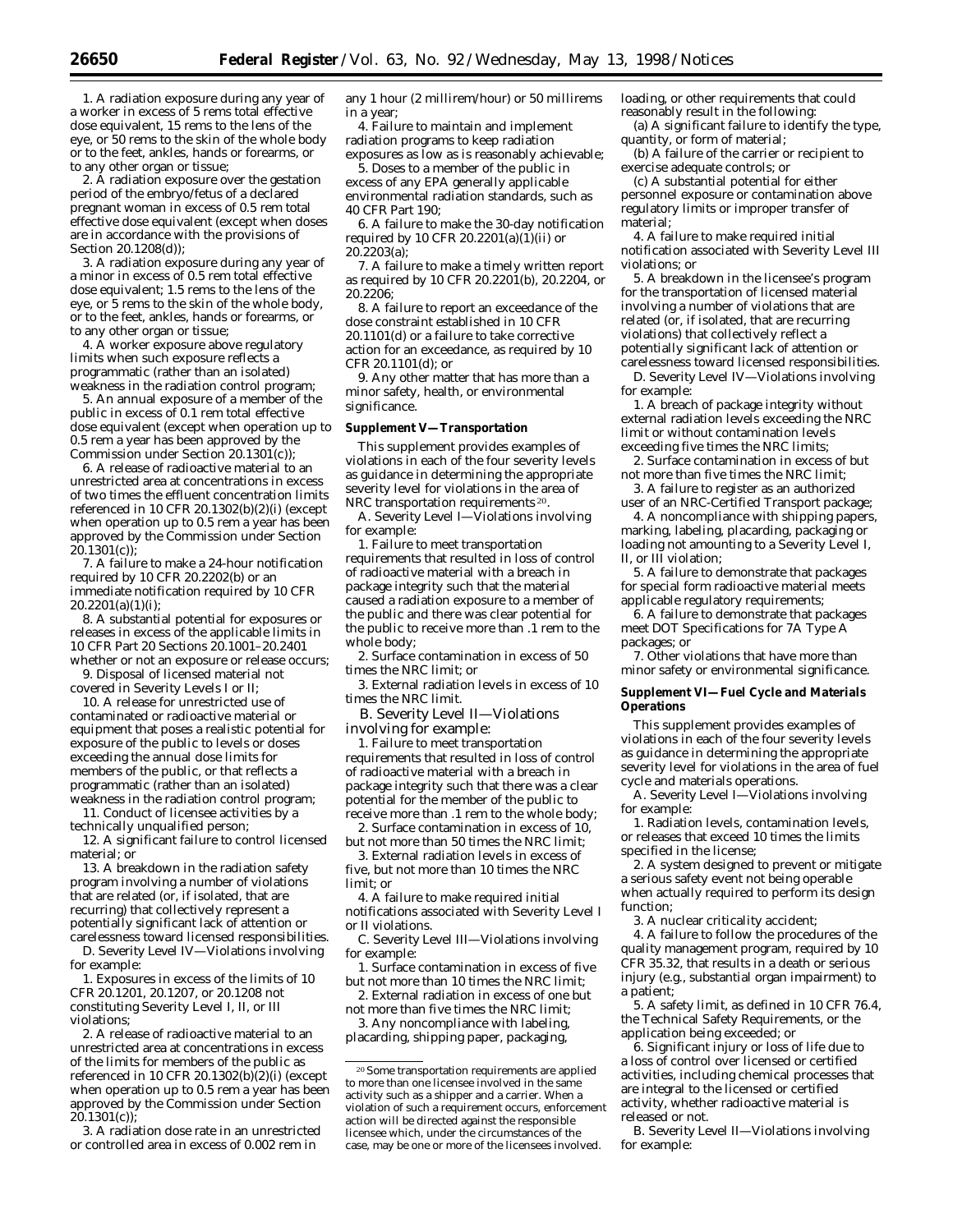1. Radiation levels, contamination levels, or releases that exceed five times the limits specified in the license;

2. A system designed to prevent or mitigate a serious safety event being inoperable;

3. A substantial programmatic failure in the implementation of the quality management program required by 10 CFR 35.32 that results in a misadministration;

4. A failure to establish, implement, or maintain all criticality controls (or control systems) for a single nuclear criticality scenario when a critical mass of fissile material was present or reasonably available, such that a nuclear criticality accident was possible; or

5. The potential for a significant injury or loss of life due to a loss of control over licensed or certified activities, including chemical processes that are integral to the licensed or certified activity, whether radioactive material is released or not (e.g., movement of liquid UF6 cylinder by unapproved methods).

C. *Severity Level III*—Violations involving for example:

1. A failure to control access to licensed materials for radiation protection purposes as specified by NRC requirements;

2. Possession or use of unauthorized equipment or materials in the conduct of licensee activities which degrades safety;

3. Use of radioactive material on humans where such use is not authorized;

4. Conduct of licensed activities by a technically unqualified or uncertified person;

5. A substantial potential for exposures, radiation levels, contamination levels, or releases, including releases of toxic material caused by a failure to comply with NRC regulations, from licensed or certified activities in excess of regulatory limits;

6. Substantial failure to implement the quality management program as required by 10 CFR 35.32 that does not result in a misadministration; failure to report a misadministration; or programmatic weakness in the implementation of the quality management program that results in a misadministration;

7. A breakdown in the control of licensed activities involving a number of violations that are related (or, if isolated, that are recurring violations) that collectively represent a potentially significant lack of attention or carelessness toward licensed responsibilities;

8. A failure, during radiographic operations, to have present at least two qualified individuals or to use radiographic equipment, radiation survey instruments, and/or personnel monitoring devices as required by 10 CFR Part 34;

9. A failure to submit an NRC Form 241 as required by 10 CFR 150.20;

10. A failure to receive required NRC approval prior to the implementation of a change in licensed activities that has radiological or programmatic significance, such as, a change in ownership; lack of an RSO or replacement of an RSO with an unqualified individual; a change in the location where licensed activities are being conducted, or where licensed material is being stored where the new facilities do not meet the safety guidelines; or a change in the quantity or type of radioactive material being processed or used that has radiological significance;

11. A significant failure to meet decommissioning requirements including a failure to notify the NRC as required by regulation or license condition, substantial failure to meet decommissioning standards, failure to conduct and/or complete decommissioning activities in accordance with regulation or license condition, or failure to meet required schedules without adequate justification;

12. A significant failure to comply with the action statement for a Technical Safety Requirement Limiting Condition for Operation where the appropriate action was not taken within the required time, such as:

(a) In an autoclave, where a containment isolation valve is inoperable for a period in excess of that allowed by the action statement; or

(b) Cranes or other lifting devices engaged in the movement of cylinders having inoperable safety components, such as redundant braking systems, or other safety devices for a period in excess of that allowed by the action statement;

13. A system designed to prevent or mitigate a serious safety event:

(a) Not being able to perform its intended function under certain conditions (e.g., safety system not operable unless utilities available, materials or components not according to specifications); or

(b) Being degraded to the extent that a detailed evaluation would be required to determine its operability;

14. Changes in parameters that cause unanticipated reductions in margins of safety;

15. A significant failure to meet the requirements of 10 CFR 76.68, including a failure such that a required certificate amendment was not sought;

16. A failure of the certificate holder to conduct adequate oversight of contractors resulting in the use of products or services that are of defective or indeterminate quality and that have safety significance;

17. Equipment failures caused by inadequate or improper maintenance that substantially complicates recovery from a plant transient;

18. A failure to establish, maintain, or implement all but one criticality control (or control systems) for a single nuclear criticality scenario when a critical mass of fissile material was present or reasonably available, such that a nuclear criticality accident was possible; or

19. A failure, during radiographic operations, to stop work after a pocket dosimeter is found to have gone off-scale, or after an electronic dosimeter reads greater than 200 mrem, and before a determination is made of the individual's actual radiation exposure.

D. *Severity Level IV*—Violations involving for example:

1. A failure to maintain patients hospitalized who have cobalt-60, cesium-137, or iridium-192 implants or to conduct required leakage or contamination tests, or to use properly calibrated equipment;

2. Other violations that have more than minor safety or environmental significance;

3. Failure to follow the quality management (QM) program, including procedures, whether or not a misadministration occurs, provided the failures are isolated, do not demonstrate a programmatic weakness in the implementation of the QM program, and have limited consequences if a misadministration is involved; failure to conduct the required program review; or failure to take corrective actions as required by 10 CFR 35.32;

4. A failure to keep the records required by 10 CFR 35.32 or 35.33;

5. A less significant failure to comply with the Action Statement for a Technical Safety Requirement Limiting Condition for Operation when the appropriate action was not taken within the required time;

6. A failure to meet the requirements of 10 CFR 76.68 that does not result in a Severity Level I, II, or III violation;

7. A failure to make a required written event report, as required by 10 CFR  $76.120(\text{d})(2)$ ; or

8. A failure to establish, implement, or maintain a criticality control (or control system) for a single nuclear criticality scenario when the amount of fissile material available was not, but could have been sufficient to result in a nuclear criticality.

#### **Supplement VII—Miscellaneous Matters**

This supplement provides examples of violations in each of the four severity levels as guidance in determining the appropriate severity level for violations involving miscellaneous matters.

A. *Severity Level I*—Violations involving for example:

1. Inaccurate or incomplete information 21 that is provided to the NRC (a) deliberately with the knowledge of a licensee official that the information is incomplete or inaccurate, or (b) if the information, had it been complete and accurate at the time provided, likely would have resulted in regulatory action such as an immediate order required by the public health and safety;

2. Incomplete or inaccurate information that the NRC requires be kept by a licensee that is (a) incomplete or inaccurate because of falsification by or with the knowledge of a licensee official, or (b) if the information, had it been complete and accurate when reviewed by the NRC, likely would have resulted in regulatory action such as an immediate order required by public health and safety considerations;

3. Information that the licensee has identified as having significant implications for public health and safety or the common defense and security (''significant information identified by a licensee'') and is deliberately withheld from the Commission;

4. Action by senior corporate management in violation of 10 CFR 50.7 or similar regulations against an employee;

5. A knowing and intentional failure to provide the notice required by 10 CFR Part 21; or

<sup>21</sup> In applying the examples in this supplement regarding inaccurate or incomplete information and records, reference should also be made to the buidance in Section IX, ''Inaccurate and Incomplete Information,'' and to the definition of ''licensee official'' contianed in Section IV.C.